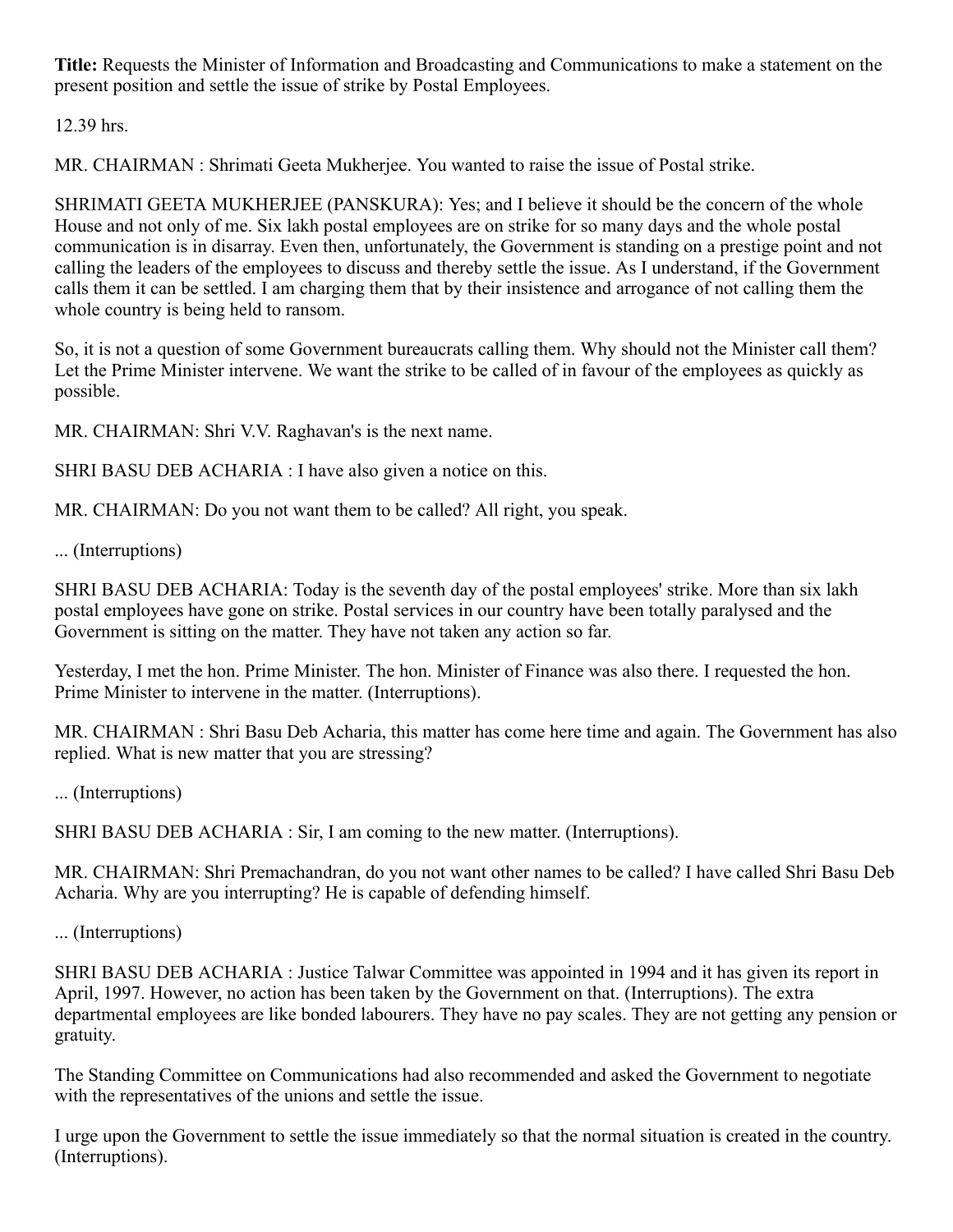">SHRI SOMNATH CHATTERJEE (BOLPUR): The hon. Minister should respond. This is a very important issue. (Interruptions).

MR. CHAIRMAN: Will you hear me? Will you resume your seat? I am on my legs. Shri Radhakrishnan, please resume your seat. I am standing. I am on my legs.

... (Interruptions)

MR. CHAIRMAN: Please resume your seat. Shri Swain, please resume your seat.

... (Interruptions)

SHRI SOMNATH CHATTERJEE: My humble submission is that this is not a routine matter. We want the hon. Minister of Parliamentary Affairs to respond on this. (Interruptions).

MR. CHAIRMAN: I have called Shri V.V. Raghavan. Shri Raghavan, do you want to say anything?

... (Interruptions)

MR. CHAIRMAN That is what I am asking you. I had called somebody and you stood up and started saying.

... (Interruptions)

MR. CHAIRMAN: That is what I am asking. What is going on in this House? Nobody is prepared to hear.

... (Interruptions)

MR. CHAIRMAN: You are taking such a serious matter lightly.

... (Interruptions)

MR. CHAIRMAN: That is the trouble. You do not want to listen. Everybody stand up. Can I handle everybody?

... (Interruptions)

">PROF. P.J. KURIEN We also want to say something in this matter. This is a matter concerning the entire House. Six lakh workers are on strike. All the communication facilities are in doldrums. Therefore, this is an important matter. We also want to express our views. I have only to say why the Government is sticking to prestige. Why do they not directly ....(Interruptions)

श्री अजीत जोगी (रायगढ़): सभापति जी, मैं भी बोलना चाह रहा हूं।

PROF. P.J. KURIEN Sir, not only this side, that side also should be concerned. It should be the concern of every hon. Member. ....(Interruptions)

MR. CHAIRMAN: I will call the Minister. That is all.

PROF. P.J. KURIEN Because the communication system is paralysed. ....(Interruptions)

SHRI P.C. THOMAS (MUVATTUPUZHA): Sir, before the Minister's reply, you have called me. .... (Interruptions)

MR. CHAIRMAN: I call the Minister.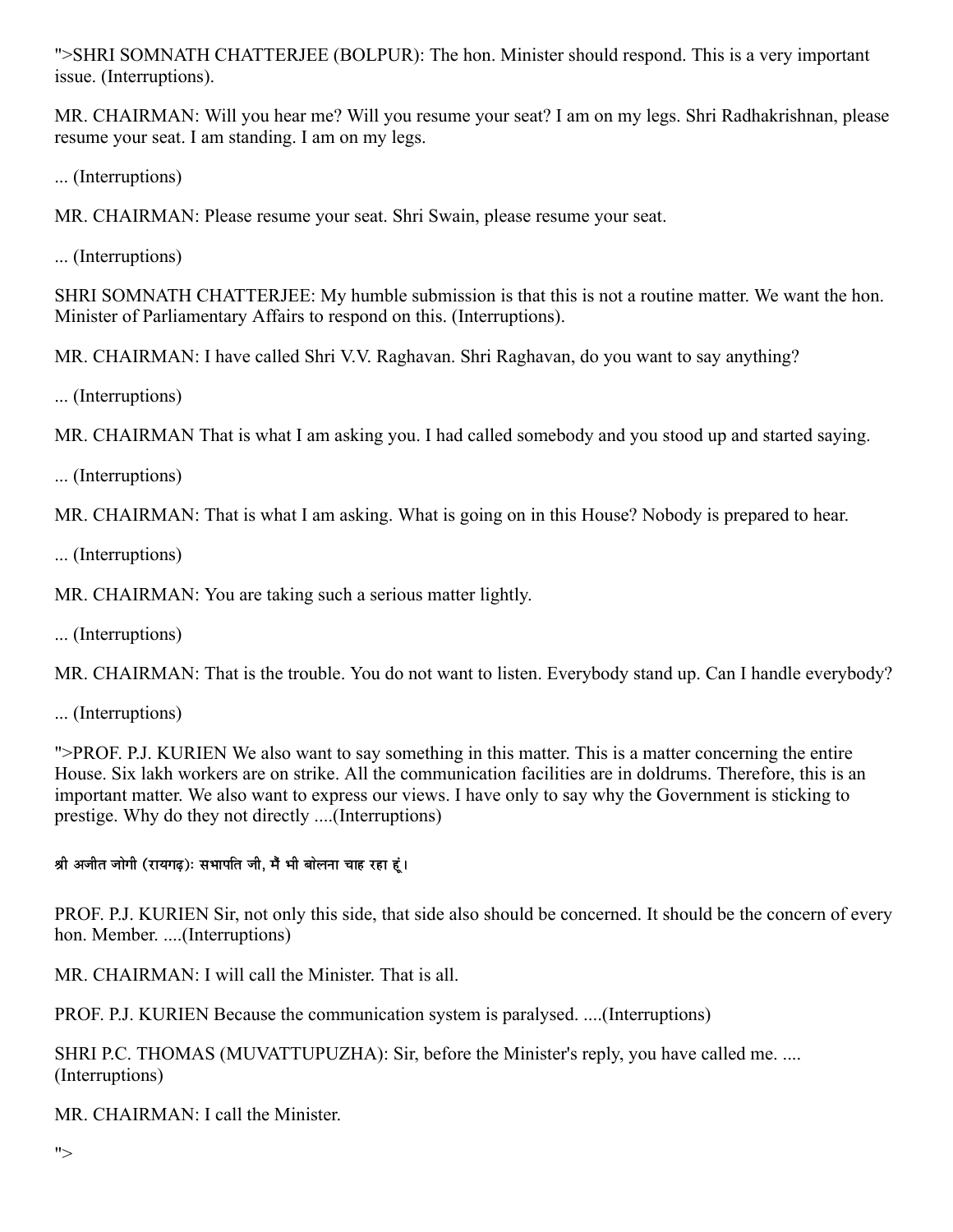श्री मदन लाल खुरानाः एक मिनट। सभापति जी, प्रैस्टीज का कोई इश्यु नहीं है। ... (व्यवधान) मैं बता रहा हूं न। ...(

Interruptions)

SHRI P.C. THOMAS We do not want to hear the Parliamentary Affairs Minister. We want to hear the concerned Minister, ....(Interruptions)

SHRI V.V. RAGHAVAN (TRICHUR): One section of the people are suffering. ....(Interruptions) They are deprived of every facility. ....(Interruptions)

MR. CHAIRMAN: What is going on in this House? Can anybody stand up and say whatever he feels?

... (Interruptions)

MR. CHAIRMAN: You do not. Nobody listens to the Chair. There is no order in this House. I wanted that everyone should give his view point. Shri Basu Deb Acharia just gave a speech and all of you are again standing up together. The Minister wants to react. How could I conduct this House?

... (Interruptions)

SHRI AJAY CHAKRABORTY (BASIRHAT): You called his name. ....(Interruptions)

SHRI V.V. RAGHAVAN Mr. Chairman, Sir, the extra-departmental postal employees are a shame on all of us because they have no facility.

MR. CHAIRMAN: Do you want to Government to react?

**SHRI V.V. RAGHAVAN Yes.** 

MR. CHAIRMAN: You sit down.

... (Interruptions)

MR. CHAIRMAN: Prof. Kurien.

... (Interruptions)

MR. CHAIRMAN: He is to complete.

... (Interruptions)

MR. CHAIRMAN: I will come back to you.

... (Interruptions)

सभापति महोदय : मैंने कहा, आपको भी चांस मिलेगा। इस तरह तो चांस नहीं मिलेगा। अगर आप इस तरह से करेंगे तो मैं बोलने की इजाजत नहीं दंगा।

... (व्यवधान)

प्रो. पी.जे. कुरियन : चेयरमैन साहब ने हमें परमीशन दी है, अभी हमें सुनिये।

... (व्यवधान)

I want to say that this is a problem which should concern every Member of this House and not only Members on side side. All of us on this side feel and I am sure that they, on the other side, also feel that this problem should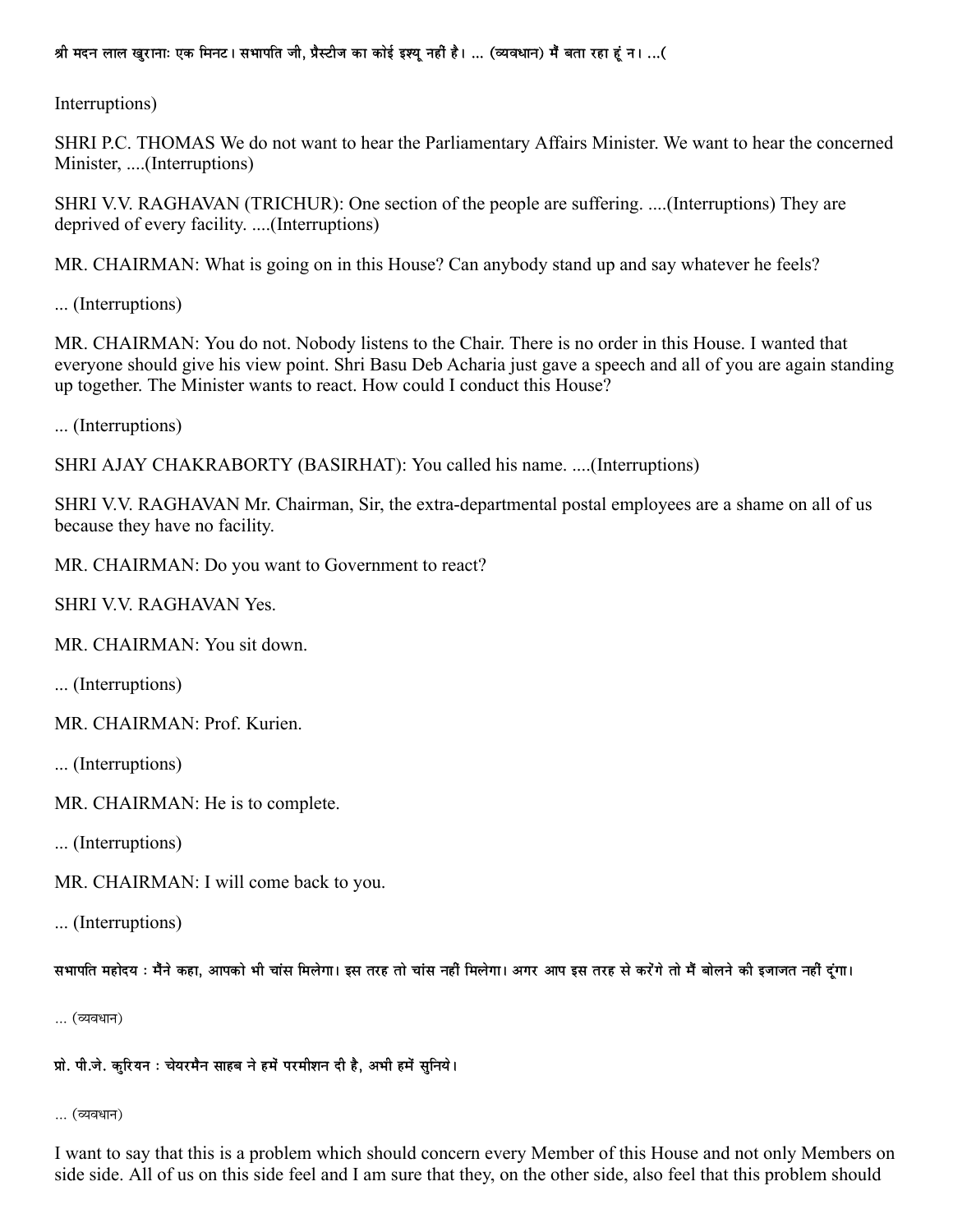be settled immediately. The entire communication system has collapsed. We are sorry that the Government takes it as a prestige issue. I would request the Government not to consider it as a prestige issue and start negotiations with the striking employees and try to settle it because this is in the national interest.

Secondly, the demands of the striking employees are genuine. If not all, some of their demands are very genuine, including that of ED workers. ....(Interruptions) This House some time back had unanimously recommended that something should be done in the case of ....

SHRI SOMNATH CHATTERJEE : The Standing Committee also unanimously recommended.

PROF. P.J. KURIEN : The Standing Committee also unanimously recommended. So, I request the Government to please leave the prestige and do something. Now, I request the Government to come forward with a solution. The matter should be settled at the earliest.

MR. CHAIRMAN: Shri P.C. Thomas, you speak just one sentence.

... (Interruptions)

MR. CHAIRMAN: I will come back to you.

... (Interruptions)

MR. CHAIRMAN: Let me hear him.

... (Interruptions)

">SHRI P.C. THOMAS Mr. Chairman, Sir, the Government should remember that the strike of the postal employees has hit the postal services in the country very badly. The Government, in its first Budget itself, has increased the postal tariff to a large extent. Now, the people are not getting the postal services for quite a number of days. The students are not getting their interview cards in time and as a result they are not getting their admissions in time. The postal strike has affected the job seekers also very seriously and it has affected the whole of India.

Sir, the Extra Departmental employees have been praying for their demands for quite a long time now and the Government knows very well that the leaders who are now sitting in the Treasury Benches have been taking up this cause when they were in the Opposition.

MR. CHAIRMAN: Shri Thomas, please wind up. You cannot make a speech.

SHRI P.C. THOMAS Sir, I am concluding.

Sir, the Prime Minister should come to the House and assure us that something would be done to settle the matter immediately, so that the strike is called off.

श्री विजय गोयल (चांदनी चौक): सभापति जी, ऐसे तो हाउस में व्यवस्था नहीं हो पाएगी। पता नहीं एक ही विषय पर कितना समय लगेगा। हम लोग शांत बैठे हुए हैं, हमें तो मौका नहीं मिल रहा, लेकिन जो लोग हल्ला करते हैं, उन्हें आप मौका दे रहे हैं।

MR. CHAIRMAN: I have called him.

... (Interruptions)

MR. CHAIRMAN: Do you want to enforce your judgement on me?

... (Interruptions)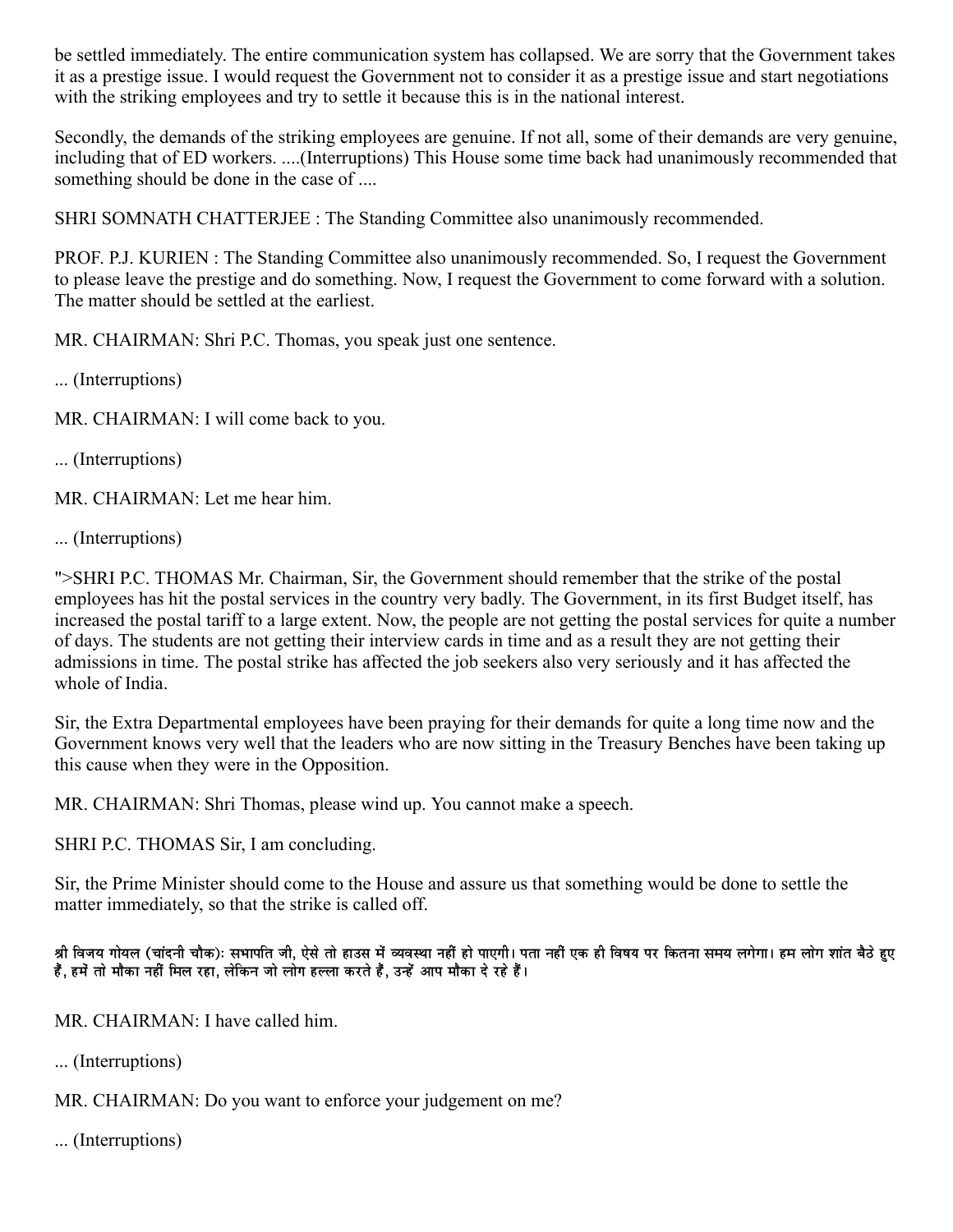```
MR. CHAIRMAN: I will come back to you.
```
श्री प्रभुनाथ सिंह (महाराजगंज): एक ही विषय पर शून्य काल में सारा समय लग जाता है, हम जैसों को मौका ही नहीं मिलता। सभापति महोदयः आप बताएं कि मैं हाउस को कैसे कंडक्ट करूं? ... (Interruptions) MR. CHAIRMAN: I have given the floor to him. Please resume your seat. श्री लाल प्रसाद (मधेपुरा): सभापति जी, मेरा व्यवस्था का प्रश्न है। सभापति महोदयः लाल् जी आप सीनियर मेम्बर हैं, आप बैठिए। आपको मालम होना चाहिए कि जीरो ऑवर में पाइंट आफ आर्डर नहीं होता है। श्री लालू प्रसाद : आप सुनिए तो सही ... (व्यवधान) कर्मचारियों के मामले में इन्होंने सात दिन पहले जो कहा ... (व्यवधान) मंत्री जी ने सदन को गुमराह किया ... (व्यवधान) सभापति महोदयः इनको मैंने मौका दिया है, आप बैठिए। श्री लाल प्रसाद : लेकिन मेरा व्यस्था का प्रश्न है। सभापति महोदयः आपका पाइंट आफ आर्डर किस नियम के तहत है? श्री लाल प्रसाद : यहां कोई सरकार नहीं है। सात दिन पहले इस बात पर चर्चा हुई थी ... (व्यवधान) सभापति महोदयः लालु जी आपका पाइंट आफ आर्डर क्या है ? ... (Interruptions) MR. CHAIRMAN: You are a senior leader. Do not waste the time of the House like this. I am sorry to say this. ... (Interruptions) MR. CHAIRMAN: Will you resume your seat Shri Gopalan?

... (Interruptions)

">SHRI TAPAN SIKDAR (DUMDUM): Mr. Chairman, Sir, I agree that it is an acute problem of the country and there is no doubt about it. But the question is: who has created this problem? (Interruptions) They have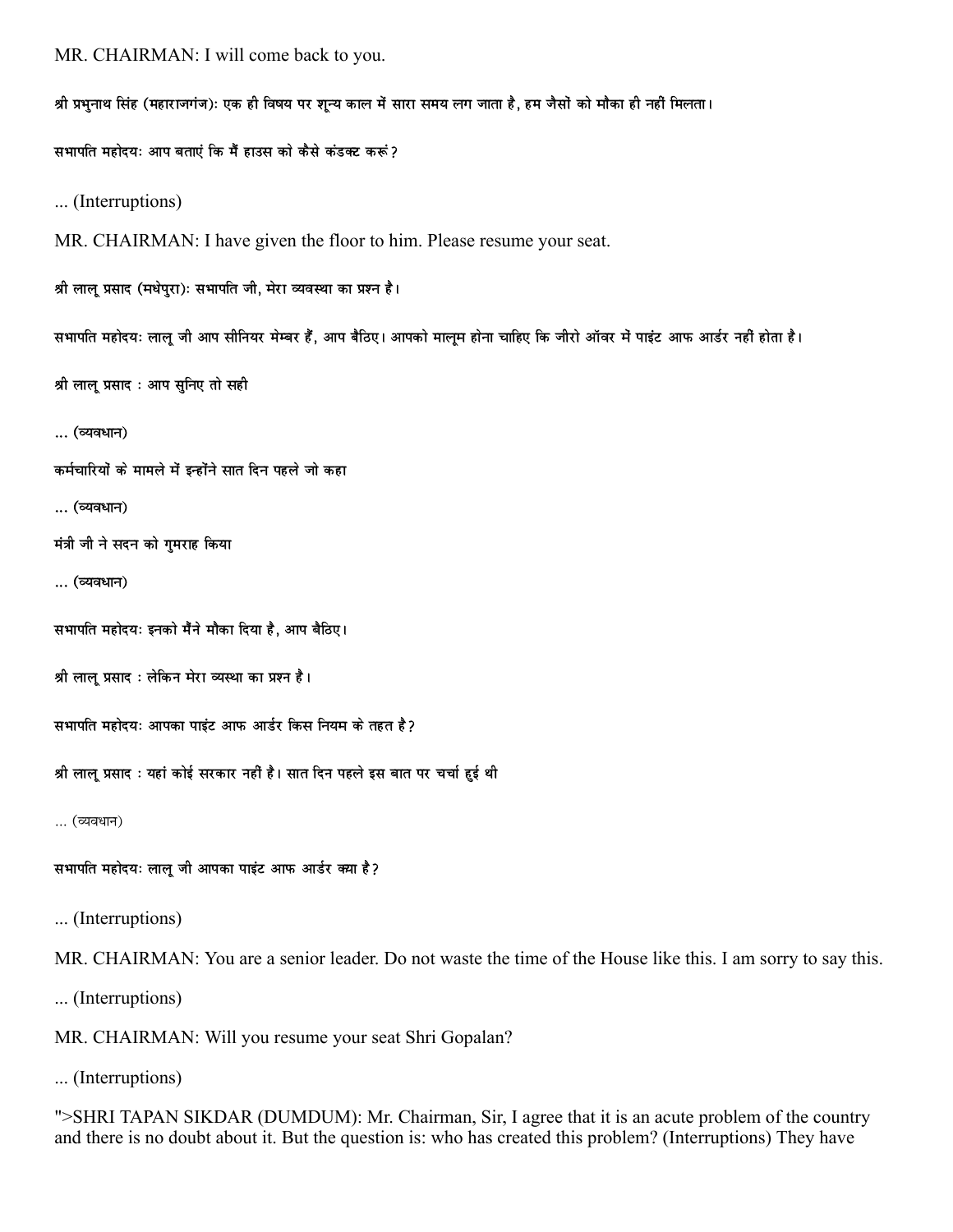made the trade union activities as a business and it is nothing but a profitable business without capital. (Interruptions)

MR. CHAIRMAN: Thank you. Please resume your seat. Shri Virendra Singh.

... (Interruptions)

MR. CHAIRMAN: I have called Shri Virendra Singh. Please resume your seat.

... (Interruptions)

MR. CHAIRMAN: Shri Basu Deb Acharia, will you please resume your seat?

... (Interruptions)

MR. CHAIRMAN: Shri Radhakrishnan, please resume your seat. Your name is there in the list.

... (Interruptions)

MR. CHAIRMAN: Please resume your seat.

... (Interruptions)

MR. CHAIRMAN: Dr. Asim Bala, please resume your seat.

... (Interruptions)

 $">$ 

श्री वीरेन्द्र सिंह (मिर्जापुर): सभापति महोदय, मैं बहुत ही महत्वपूर्ण समस्या की तरफ इस सदन का ध्यान दिलाना चाहता हूं।

… (व्यवधान)

सभापति महोदय वीरेन्द्र सिंह जी, आप इसी इशू पर हैं ?

… (व्यवधान)

श्री वीरेन्द्र सिंह सभापति महोदय, मैं इसी इशू पर हूं। एक इशू पर इतनी चर्चा करेंगे तो बहुत महत्वपूर्ण इशू छूट जायेंगे, फिर इस पर कब चर्चा होगी। ... (व्य वधान)

सभापति महोदय : दूसरे इशू पर आने के पहले इस इशू पर सरकार का क्या रियेक्शन है, वह मालूम हो जाए।

... (व्यवधान)

सभापति महोदय : जब मैं खड़ा हूं, तो आप क्यों खड़े हैं ? इस इशू पर बहुत सारे सदस्यों ने नाम दिए हैं।

... (व्यवधान)

MR. CHAIRMAN: You are supposed to sit when I stand here.

... (Interruptions)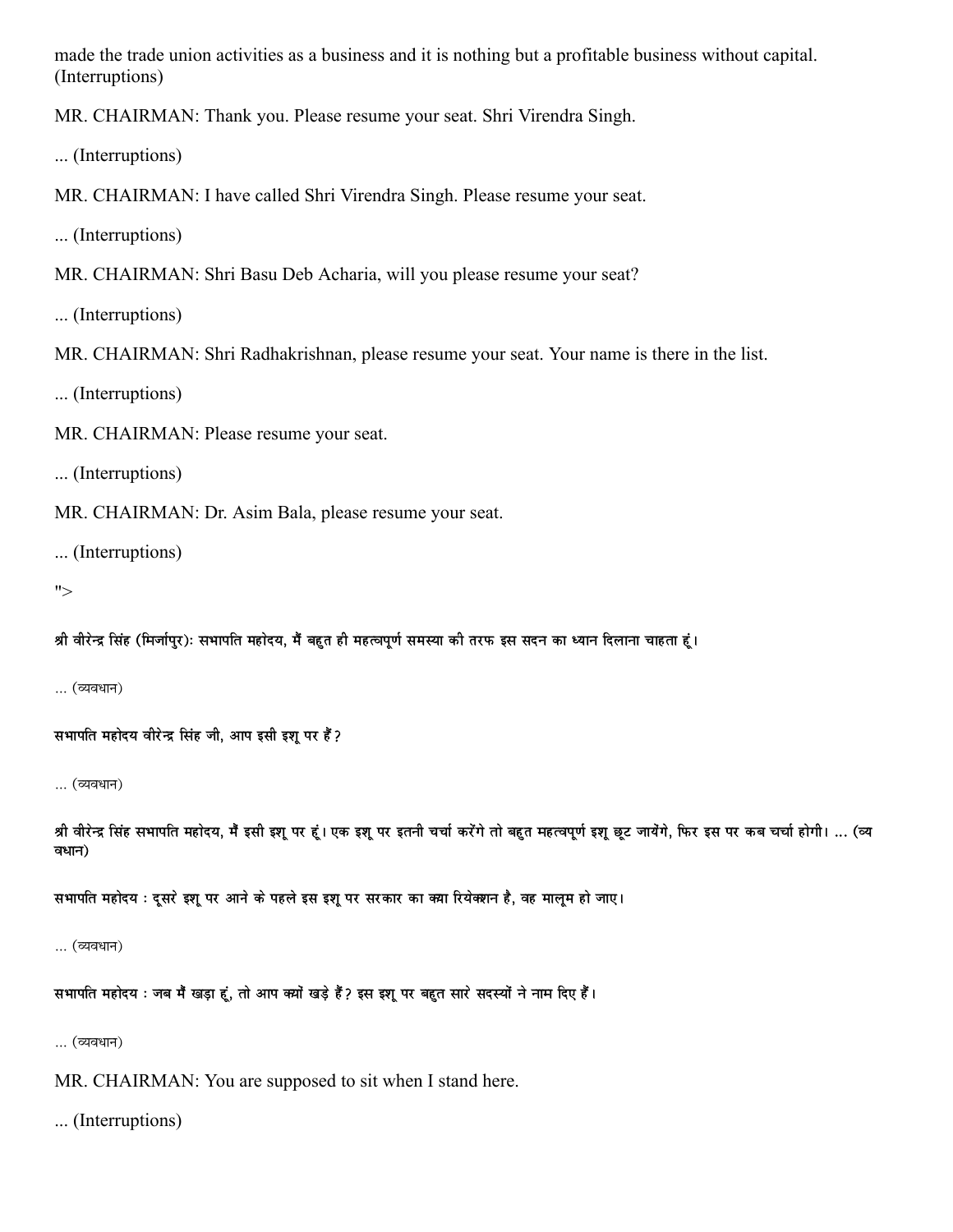MR. CHAIRMAN: Shri Varkala Radhakrishnan, you were the Speaker of the State Assembly. When I am talking to him, you are standing up. This is not the way to deal with the Chair.

... (Interruptions)

MR. CHAIRMAN: Shri Virendra Singh, the Government wants to react on this issue. If you want to speak on another issue, you can speak after the Minister's reaction.

... (Interruptions)

श्री वीरेन्द्र सिंह : सभापति महोदय, डाक कर्मचारियों की हडताल हुई और हमारे बंगाल के

... (व्यवधान)

श्री बसुदेव आचार्य : सवाल बंगाल का नहीं है, समूचे देश का है।

... (व्यवधान)

श्री वीरेन्द्र सिंह : आप कहने तो दीजिए। जो लोग

... (व्यवधान)

सभापति महोदय : आपको जो कछ कहना है. कहिए. लेकिन मामले को काम्पलिकेटेड मत कीजिए।

श्री वीरेन्द्र सिंह : यह । कर रहे हैं। इन लोगों की मंशा रहती है कि मजदरों के सैंटीमेंटस को उभार कर हर साल हडताल करो, समझौता करो और समझौता कराओ। ... (व्यवधान)

सभापति महोदय : यह जो भाषा का इस्तेमाल किया गया है, उन शब्दों को एक्सपंज कर दें।

श्री वीरेन्द्र सिंह : भारतीय मजदर संघ देश का सबसे बडा संगठन है। वह इस आन्दोलन में डाक कर्मचारियों के हित के लिए सरकार से मांग करता है

... (व्यवधान)

SHRI N.K. PREMCHANDRAN (QUILON): Your Minister has already declared that this is a politically motivated strike. Do you agree with that?... (Interruptions).

MR. CHAIRMAN: Shri Premchandran, please do not discuss it between you and the other Member.

श्री वीरेन्द्र सिंह : भारतीय मजदर संघ भी डाक कर्मचारियों की समस्याओं के लिए सरकार से मांग करता है कि उन की समस्याओं की तरफ भी सरकार ध्यान दे और समस्या का निराकरण करें। जिस मुद्दे पर कम्युनिस्ट पार्टी के युनियन के लोग

... (व्यवधान)

श्री बसुदेव आचार्य : खाली कम्युनिस्ट नहीं,'ऊ"> $\bold{INTUC}$ 

भी है।

```
श्री वीरेन्द्र सिंह :'ऊ">INTUC
```
नहीं है।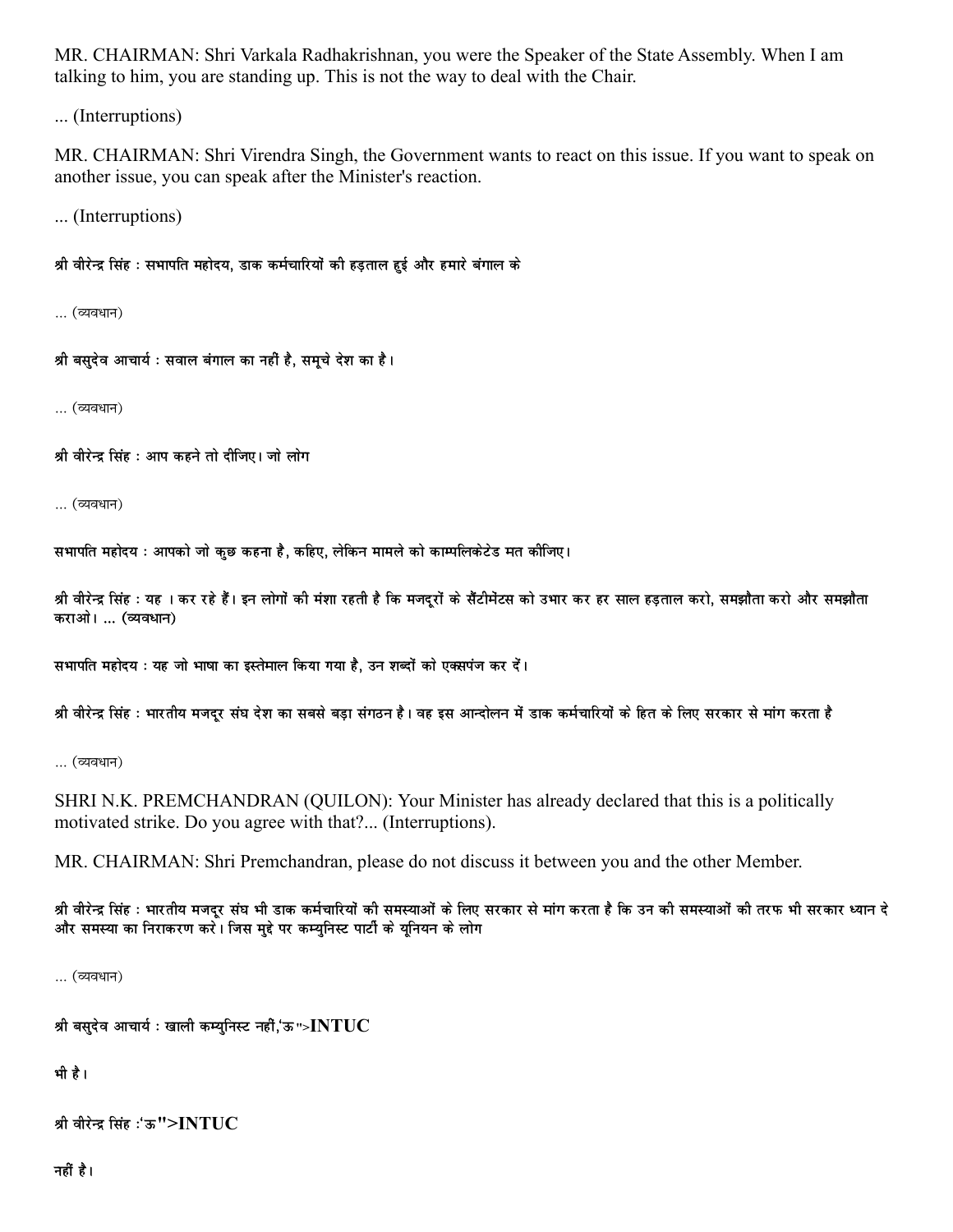\*Expunged as ordered by the Chair.

सभापति महोदय : आप पछिए, सरकार क्या करना चाहती है।

श्री वीरेन्द्र सिंह : महोदय, सवाल डाक कर्मचारियों का नहीं है। सारे क्षेत्र में काम करने वाले कामगारों, जैसे बनारस के बनकरों की समस्या है। बनारस क्षेत्र में बनकरों की समस्या के बारे में मैं बोलना चाहता हूं।

… (व्यवधान)

13.00 hrs.

महोदय, बनकरों की समस्या यह है।

... (व्यवधान)

उत्तर प्रदेश में बनारस के बनकर काम करते हैं उन पर ऋण लादा गया है और किसानों पर भी ऋण है।

... (व्यवधान)

महोदय, इस कारण आज बहुत से बनकर आत्महत्या करने के लिए विवश हैं। … (व्यवधान) मैं आपके माध्यम से सरकार से जानना चाहता हूं कि इन बनकरों के बारे में सरकार क्या कदम उठा रही है?

SHRI AJAY CHAKRABORTY (BASIRHAT): Sir, the Minister has left the House, and he is trying to divert the issue.

SHRI SOMNATH CHATTERJEE : The Minister has left the House without your permission. It is disrespecting the Chair. What is this? ... (Interruptions)

">SHRI VARKALA RADHAKRISHNAN (CHIRAYINKIL): Sir, I am not receiving any letter from my constituency. I think, this is the position with everybody. ... (Interruptions)

MR. CHAIRMAN: Shri Virendra Singh, you had your say. Now, let him speak.

SHRI VARKALA RADHAKRISHNAN : We are not receiving any communication for the last six or seven days. The Government is boasting that they have made some skeletal arrangements. (Interruptions) When I am speaking, how can he interrupt?

SHRI MADHUKAR SIRPOTDAR (MUMBAI NORTH-WEST): When the postal employees are on strike, Shri Radhakrishnan says that he is not receiving letters.

MR. CHAIRMAN: Let him say whatever he wants to say. If it is unparliamentary, I will ask him to withdraw it. Otherwise, let it be there.

... (Interruptions)

SHRI MADHUKAR SIRPOTDAR : He is receiving letters from his constituency. I am not interrupting him, but this is a point of information.

MR. CHAIRMAN: Shri Sirpotdar, let me hear Shri Radhakrishnan. Please be brief, Shri Radhakrishnan.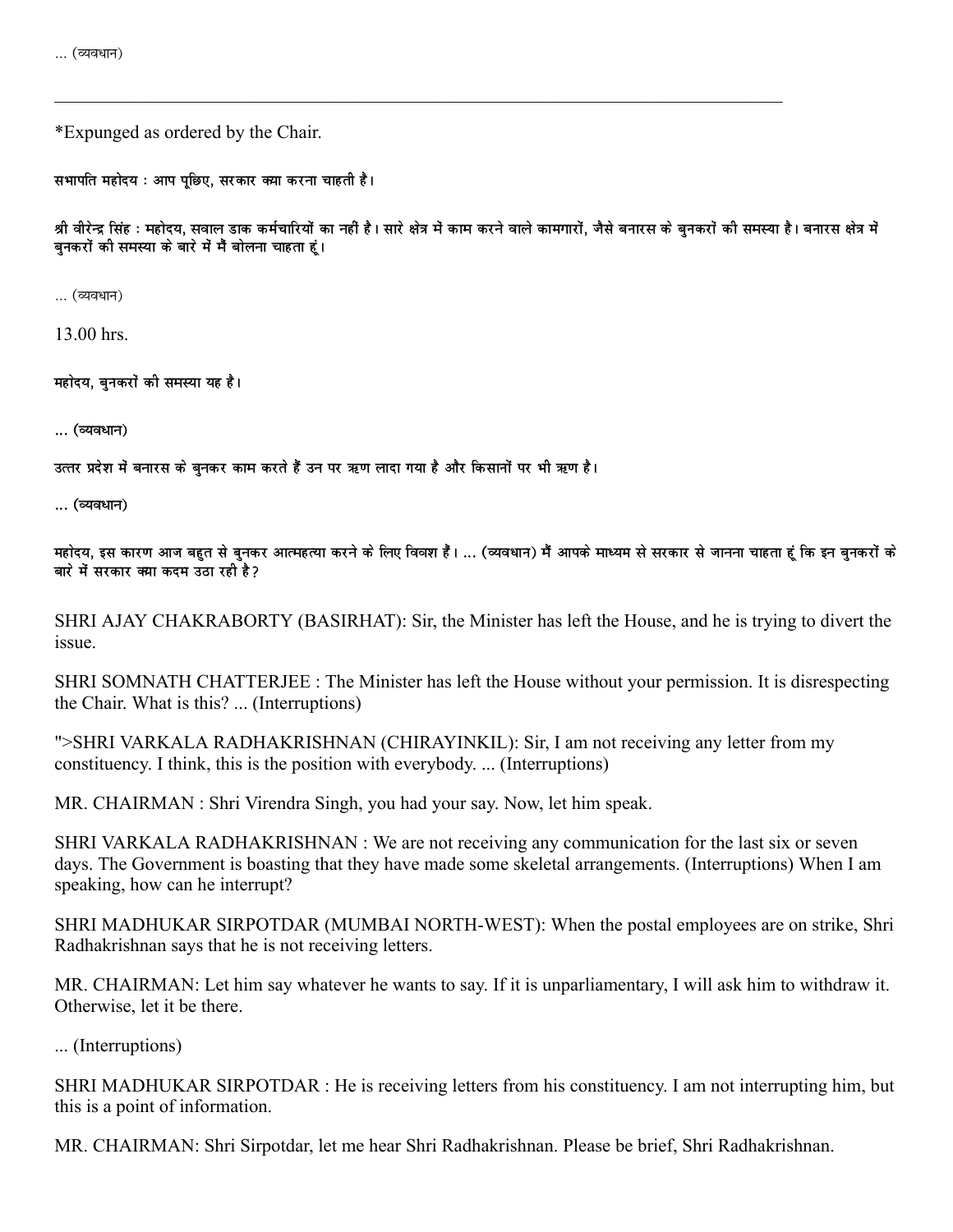SHRI VARKALA RADHAKRISHNAN : It is a false statement. There is no skeletal service or any such arrangement. The entire system is paralysed. We are not receiving any letters at all.

MR. CHAIRMAN: What do you want the Government to do?

SHRI VARKALA RADHAKRISHNAN : The Prime Minister should intervene and see that the matters are settled. The extra-departmental staff are being treated as slaves. In India, there is still slavery, though we boast that we have abolished this slavery system. Unfortunately, in India, the system of slavery is maintained in the Postal Department. The Fundamental Rights are denied to them. We are speaking about one-third reservations for women, but the extra-departmental staff are denied even the barest necessities of life. That is the position. So, I request the hon. Prime Minister to intervene immediately and settle the matter. Otherwise, the nation would be paralysed.

">SHRI K. KARUNAKARAN (THIRUVANANTHAPURAM): I want to make one suggestion.

MR. CHAIRMAN: We had enough discussion on this. Let us hear the Minister now.

SHRI K. KARUNAKARAN The Government had taken an anti-worker attitude. It is a conservative approach and that attitude should be changed. They should call them and try to settle the issue.

MR. CHAIRMAN: Let us hear the Minister now.

SHRI MOTILAL VORA (RAJNANDGAON): The strike is being taken very casually by the Government. For the last six days, we are not getting any letters. What is the Government doing?

MR. CHAIRMAN: Voraji, the Minister has come from the other House and she is making a statement.

... (व्यवधान)

सभापति महोदय : मुलायम सिंह जी, यह बहुत गंभीर विषय है, आपको मालम है। सुषमा स्वराज जी आ गई हैं वह आपको सारी पोजिशन बता देंगी।

 $">$ 

सूचना और प्रसारण मंत्री तथा संचार मंत्री (श्रीमती सुषमा स्वराज): सभापति महोदय, नौ तारीख को डाक कर्मचारियों की कुछ यूनियनें हड़ताल पर गईं।

... (व्यवधान)

MR. CHAIRMAN: I do not like any running commentary. Let us hear the Minister.

श्रीमती सुषमा स्वराज : दस तारीख को यह मसला कुछ माननीय सदस्यों ने यहां उठाया और उसी दिन दोपहर बाद तीन बजे मैंने एक वक्तव्य दिया।

यहां क्लैरिफिकेशन की प्रथा नहीं है, इसलिए क्लैरिफिकेशन नहीं हो पाया। प्राइवेट मैम्बर्स बिजनैस उसके बाद था, वरना अगर स्पीकर चाहते और क्लैरिफिकेशन होता तो उसका जवाब यहां मैं दे देती।

सभापति महोदय : यहां यह कन्वैंशन नहीं है।

श्रीमती सुषमा स्वराज : हां, इसीलिए क्लैरिफिकेशन्स नहीं हुईं, केवल मेरा स्टेटमेंट हुआ। आप यह जानते हैं कि लोक सभा का नियम है कि जो मसला एक बार उठ चुका हो, वह पुनः उसी सत्र में नहीं उटाया जा सकता। लेकिन मैम्बर्स राइटली एजीटेटिड हैं। आज स्ट्राइक का छठा दिन है।

... (व्यवधान)

यह जीरो ऑवर का ही रूल है। ... (व्यवधान) जीरो ऑवर के नाम से कोई रूल रूल बुक में नहीं है।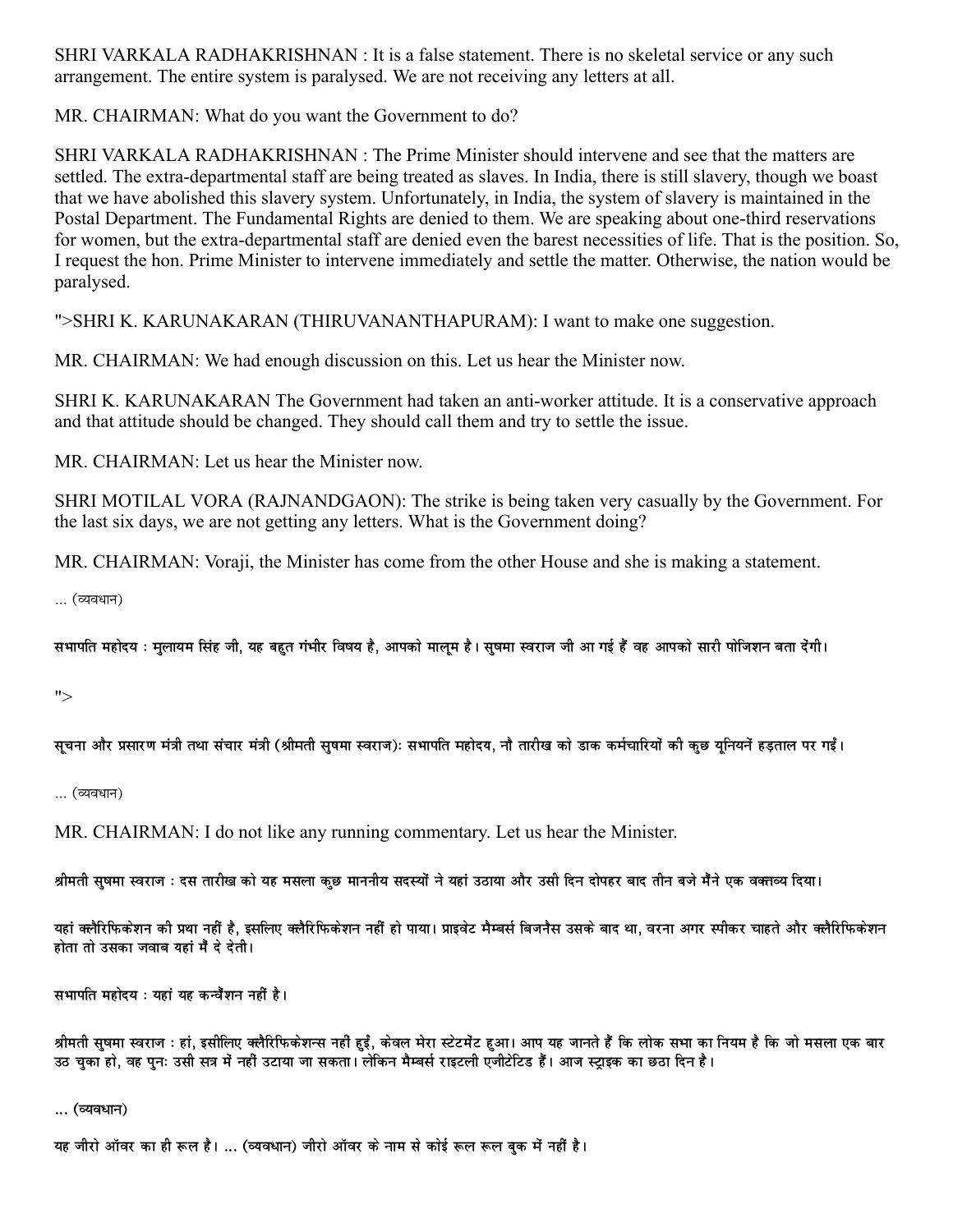... (व्यवधान)

मैटर्स ऑफ अर्जेंट पब्लिक इम्पोर्टेंस के नाम से रूल है।

... (व्यवधान)

MR. CHAIRMAN The hon. Minister is speaking and all of you have raised in your seats. That is not fair.

... (Interruptions)

MR. CHAIRMAN: Major General Bhuvan Chandra, AVSM Khanduri, please go to your seat.

... (Interruptions)

MR. CHAIRMAN : I am persuading you to resume your seats.

... (Interruptions)

MR. CHAIRMAN: Nothing will go on record.

(Interruptions)  $*$ 

\*Not Recorded.

श्रीमती सुषमा स्वराजः सभापति जी, दिक्कत यही है कि वाक्य सुनना नहीं और उसके पहले ही प्रतिक्रिया दे देना। मैं कह रही थी कि चाहे यह नियम है कि एक सत्र में एक मसला दबारा नहीं उठाया जा सकता, लेकिन मैम्बर्स राइटली एजीटेटिड हैं इसलिए नियमों का हवाला न देकर भी जवाब देने के लिए मैं यहां खड़ी हूं।

... (व्यवधान)

पूरा वाक्य सुनना नहीं और प्रतिक़िया करना शुरू कर देना ठीक नहीं है।

... (व्यवधान)

सभापति महोदय : जवाब सुनने से पहले अच्छा है या बुरा है आप कैसे बताएंगे।

श्रीमती सषमा स्वराजः सभापति जी. यहां हडताल से होने वाले कष्टों का जिक़ किया जा रहा है। जब हड़ताल होगी तो असुविधा भी होगी और कष्ट भी होंगे। लेकिन एक बाद शुरू में ही मैं कहना चाहती हूं और मेरे साथी भरोसा करें कि इस हडताल की नौबत सरकार की ढिलाई, लापरवाही या उदासीनता के कारण नहीं आई।

... (व्यवधान)

सभापति जी, २१ अप्रैल १९९८ को इस महकमें का एडीशनल चार्ज मझे मिला और तब स्टाइक का नोटिस कहीं नहीं था। उसी दिन चार्ज संभालने के तरंत बाद अधिकारियों से वार्ता करने के तुरंत बाद मैंने उनसे पूछा ऐसे कौन से मसले यहां पर पैंडिंग पड़े हैं जिनको एड़ैस करने की मुझे जरुरत है। एक पोस्टमैन का और दसरा ई.डी. का मसला मुझे बताया गया। मैंने अपने वक्तव्य में भी पोस्टमैन का मसला बताया है। पोस्टमैन और मेल-गार्ड के वेतन की समानता दसरे वेतन आयोग से पांचवें वेतन आयोग तक सी.पी.ओ. सिपाही के साथ चल रही थी। पांचवें वेतन आयोग ने भी उस समानता को बरकरार रखा था। लेकिन उस समय की संयुक्त मोर्चा सरकार ने उस पे-पैरिटी को एक निर्णय लेकर डिस्टर्ब कर दिया। उन्होंने सी.पी.ओ. के सिपाही को दिल्ली पुलिस के सिपाही के बराबर करने के लिए उसको ज्यादा दे दिया। इस पर पोस्टमैन और मेल-गार्ड संघर्ष करने लगे और सरकार से मांग करने लगे कि जो समानता तीन वेतन आयोगों तक चलती रही वह बहाल की जानी चाहिए। उस पर संयुक्त मोर्चा सरकार ने यह निर्णय किया और यह स्टैंड लिया।

... (व्यवधान)

MR. CHAIRMAN Interruptions from Ministers are also not allowed!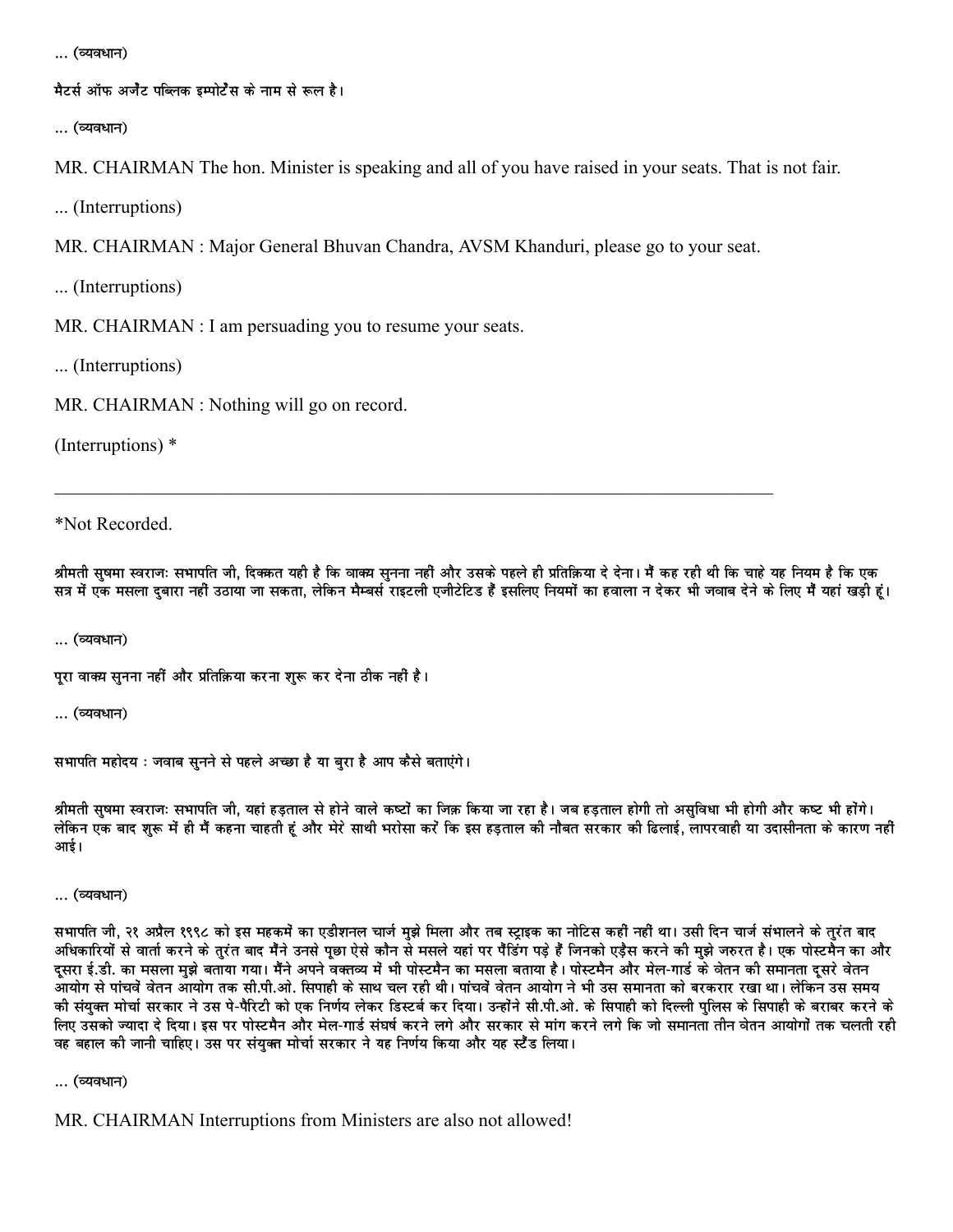श्रीमती सुषमा स्वराज : संयुक्त मोर्चा सरकार ने यह कहा कि हमारे द्वारा यह कॉन्शस डिसिजन लिया गया था, सझबुझ और सोच-विचार से लिया गया था, हम इस प्रोन्नति को बहाल नहीं करेंगे। मुझे अधिकारियों ने कहा कि पहला मसला यह है कि अगर इस पे पैरिटी को बहाल कर सकें तो बाकी लोगों की मदद हो सकती है और पोस्टमैन की एक डिमांड खत्म हो सकती है।

जब वह ई.डी. के बारे में कहने लगे तो मैंने कहा कि इस बारे में बताने की जरूरत नहीं है। ई.डी. के संघर्ष के साथ मैं स्वयं जड़ी रही हूं। इसी डाक भवन में .<br>धरने पर बैठी हूं इसलिए ई.डी. की दुर्दशा मुझे मालूम है। जस्टिस तलवार कमेटी की सिफारिशें भी मझे मालम हैं लेकिन इसमें आगे समाधान की तरफ बढना चाहिए। इसलिए मैं दोहराना चाहती हूं कि मैंने २१ अप्रेल को बिना समय खोए पहले ही दिन ये दोनों मसले अपने हाथ में लिए और इसमें आगे बढने लगी। बहुत से लोग सरकार में रहे हैं, बहुत से लोग समर्थन देते रहे हैं, उन्हें इतना जरूर पता है कि मामला कैबिनेट तक ले जाने के लिए खास तौर पर जब इंटर-मिनिस्टीएल मामला हो तो कुछ समय लगता है। बहुत सी औपचाकिताएं पुरी करनी होती हैं। मैं उन औपचारिकताओं को पुरा करने में लग गई। इसी बीच दो युनियनों की तरफ से स्ट्राइक का नोटिस आ गया। मैंने दोनों को २६ तारीख को बुलाया। उसमें सारे के सारे लोग आए। मैंने उनसे बात करते हुए कहा ये दोनों मसले पहले दिन २१ अप्रेल को अपने हाथ में लिए थे, लेकिन मुझे चार्टर आफ डिमांडस में से बोनस का मसला जायज लगता है क्योंकि ४० दिन का राइडर पोस्टल एम्पलाइज के बोनस पर लगे, यह सही नहीं है। तीन ऐसी मांगे थी जो पोस्टल विभाग से सीधे संबंधित थीं, जहां डिपार्टमैंट को व्य लेना था और बाकी की सात मांगें वेतन आयोग की असंगतियों के संबंध में थीं। पांचवे पे कमीशन में जो एनॉमलिज डिफरैंट डिपार्टमैंटस में हुईं, वे उनसे संबंधित थीं। हमने उनसे कहा कि उन सातों मांगों को एनॉमली कमेटी में दिया जाएगा। उसमें डिपार्टमैंट अपना व्य रखेगा लेकिन इन तीनों को सलझाने की जिम्मेदारी मैं लेती हूं, स्टाइक पर मत जाओ, इन तीनों का समाधान किया जाएगा। उन्होंने कहा ठीक है। हम डाकिए वाला मसला कैबिनेट में ले गए जो पिछली सरकार से रिजैक्टिड था। जिस मसले पर पिछली सरकार का जो स्टैंड था कि वह हमारा कॉन्शस डिसिजन है, हम डिसटर्बड पैरिटी को बहाल नहीं करेंगे, इसको इस सरकार की कैबिनेट ने किया। वह मसला हमने हल कर दिया। वह पैरिटी जो डिस्टर्ब हो गई थी. उसे हमने बहाल कर दिया।

सभापति महोदय, मैं चाहंगी कि आप इस पर गौर करें। हमने तीन चीजें ली थी एक करके दिखा दी और वह कर दी जो कठिन लगती थी, शायद किसी को असम्भ व भी लगती थी मगर वह हमने कर दीं। इसलिए मेरी विश्वसनीयता संदेह के पार स्थापित हो गई। मैंने उनसे कहा कि हमें दोनों मसलों पर आगे बढ़ने दिया जाए, डाफ्ट नोट तैयार होकर कैबिनेट में जाने वाले हैं, इसलिए स्टाइक पर मत जाइए। इसके बाद भी वह स्टाइक पर गए। मैंने पछा कि इन युनियन्स पर कौन लोग प्री वेल कर सकेंगे, किन की बात हो सकेगी? मुझे पता लगा कि वामपंथी नेता से मेरी बात हो जाए तो यह स्टाइक रुक सकतो है। सोमनाथ जी यहां नहीं थे। मैं उन्हें बताना चाहंगी कि मुझे दो नाम बालानन्दन जो और प्रकाश कारथ जी के दिए गए। मैंने अलग तरीके से स्टाइक को रोकने की कैसे कोशिश की, मैं वह भी बताना चाहंगी। मैंने बालानन्दन जी से सम्पर्क किया। वह मम्बई गए थे। मुझे मिले नहीं। मैंने प्रकाश कारथ से बात की। उनसे कहा कि बालानन्दन जी यहां नहीं हैं, मम्बई के नम्बर पर भी सम्पर्क नहीं हो रहा है, मैं इन दोनों मसलों के समाधान के कगार पर खडी हूं। पोस्टमैन वाला मसला हल हो गया, ये दोनों करने जा रही हूं, आप यनियन्स को समझा दीजिए कि वे कल हडताल न करें। उन्होंने कहा कि मैं बात करके जरूर बताऊंगा। उनका कोई फोन नहीं आया। … (व्यवधान) वह मुझे कह ्<br>सकते थे। मेरे कहने का मतलब यह है वह कह देते कि मैं इस पोजिशन में नहीं हूं।

... (व्यवधान)

SHRI SOMNATH CHATTERJEE What is the present position? What is your stand? Please tell us about that... (Interruptions)

MR. CHAIRMAN: Shri Somnath Chatterjee, let her finish.

... (Interruptions)

SHRI SOMNATH CHATTERJEE I am requesting her to yield for a minute...(Interruptions) Sushma ji, are you not yielding?...(Interruptions) If she is yielding for a minute, how are you objecting to it? There is a procedure for parliamentary behaviour. I am requesting the Minister to yield for a second. Would you?

SHRIMATI SUSHMA SWARAJ: Yes, I will.

SHRI SOMNATH CHATTERJEE That is what I am requesting you ...(Interruptions)

SHRIMATI SUSHMA SWARAJ: I can yield...(Interruptions)

SHRI SOMNATH CHATTERJEE : She is yielding...(Interruptions)

MR. CHAIRMAN : There is a parliamentary convention. She is yielding.

... (Interruptions)

SHRI SOMNATH CHATTERJEE Sir, it is very kind of her that she is yielding...(Interruptions)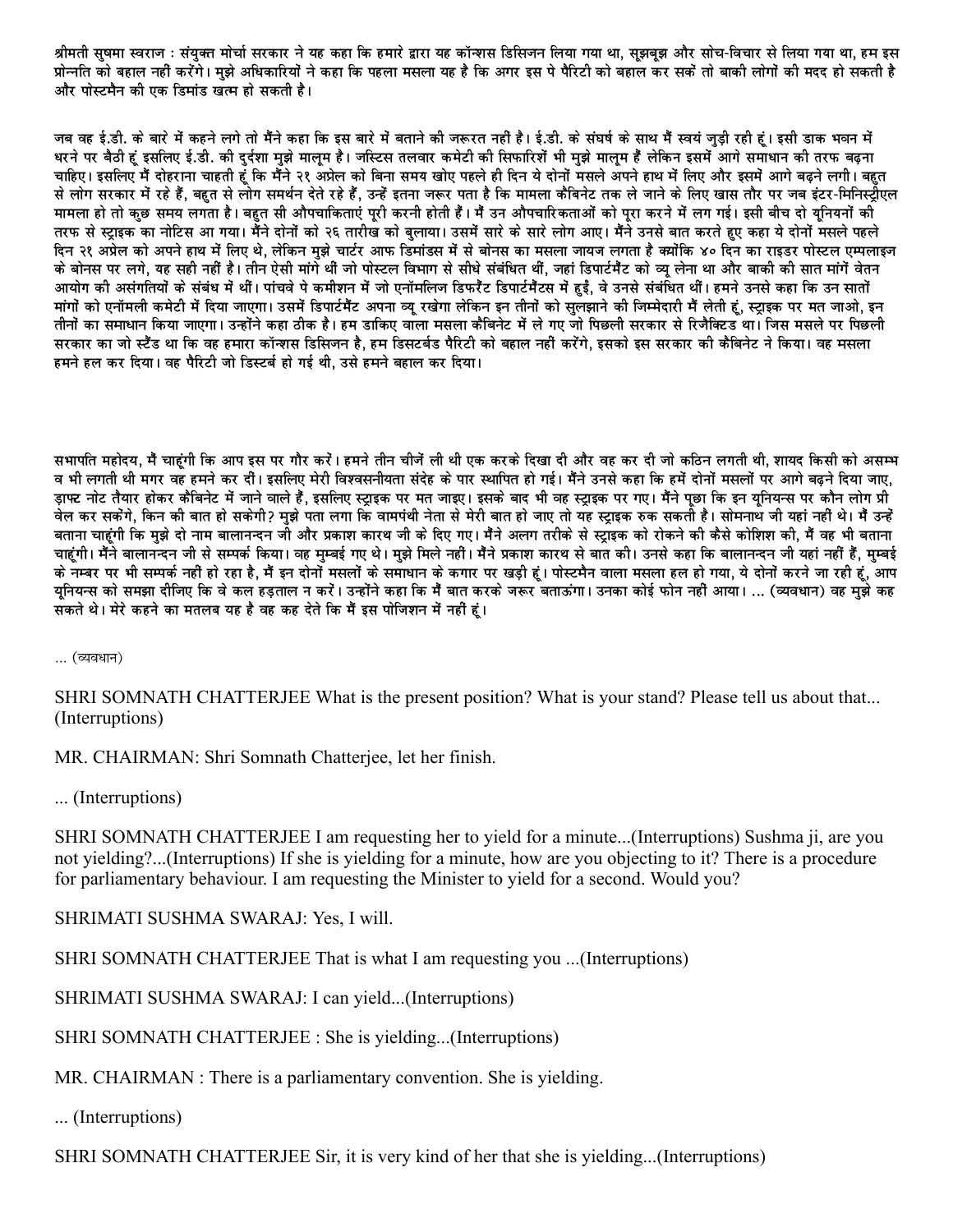SHRIMATI SUSHMA SWARAJ: Shri Somnathji, I ever yield to you. There is no problem.

SHRI SOMNATH CHATTERJEE But you are not yielding to my reasonable demands. Sir, she is apparently trying to give an impression that she is sympathetic and there is only the procedural dealy. According to her, the unions did not wait to give her time to overcome the procedural matter...(Interruptions)

श्रीमती सुषमा स्वराज : आप मुझे अपनी बात अकार्डिंगली पुरी करने दीजिये।

THE MINISTER OF STATE OF THE MINISTRY OF HEALTH AND FAMILY WELFARE (SHRI DALIT EZHILMALAI): You are infering...(Interruptions)

SHRI SOMNATH CHATTERJEE : She is trying to say that the strike is politically motivated. That is what I am trying to say...(Interruptions)

श्रीमती सुषमा स्वराज : मैं आपको बताती हूं। यदि मेरी बात सुनते तो आपको जवाब मिल जाता। बात को रखने का एक कोनलॉजीकल आर्डर होता है। अब (अगर आप कहते हैं कि भूख लगी है तो फिर खाना खाने चले जायें। मुझे यहां बुलाकर खड़ा क्यों किया है

MR. CHAIRMAN: She is quite capable of defending herself.

... (Interruptions)

SHRI DALIT EZHILMALAI: Now the cat is out of the bag...(Interruptions)

श्रीमती सुषमा स्वराज : सभापति जी, आखिरकार लगता है...

सभापति महोदय : लगता है सब को भूख लगी है।

श्रीमती सुषमा स्वराज : अगर भूख लगी है तो फिर सुनना क्यों चाहेंगे ?

श्री मोतीलाल वोरा : आप अपनी बात कहती जायें, भुख नहीं लगी है।

श्रीमती सुषमा स्वराज : आप यदि प्रष्ठभूमि नहीं सुनेंगे तो कैसे होगा?

प्रो. पी.जे. करियन : आप इतना ही बोलिये कि आप क्या करना चाहती हैं ?

MR. CHAIRMAN: No running commentary please. She is coming to the end of her speech.

... (Interruptions)

श्रीमती सुषमा स्वराज : आप मुझे सुन तो लीजिये। क्या आप नहीं सुनना चाहते हैं ?

MR. CHAIRMAN: This is not a Question Hour. She is making a statement about the present position.

... (Interruptions)

श्रीमती सुषमा स्वराज : क्या ये भी इंस्ट्रक्शन्स दी जायेंगी कि मैं क्या बोलुं और क्या नहीं बोलुं?

सभापति महोदय : आपको जो कहना है, कहिये।

PROF. P.J. KURIEN: You are giving history. Please respond to our demands...(Interruptions)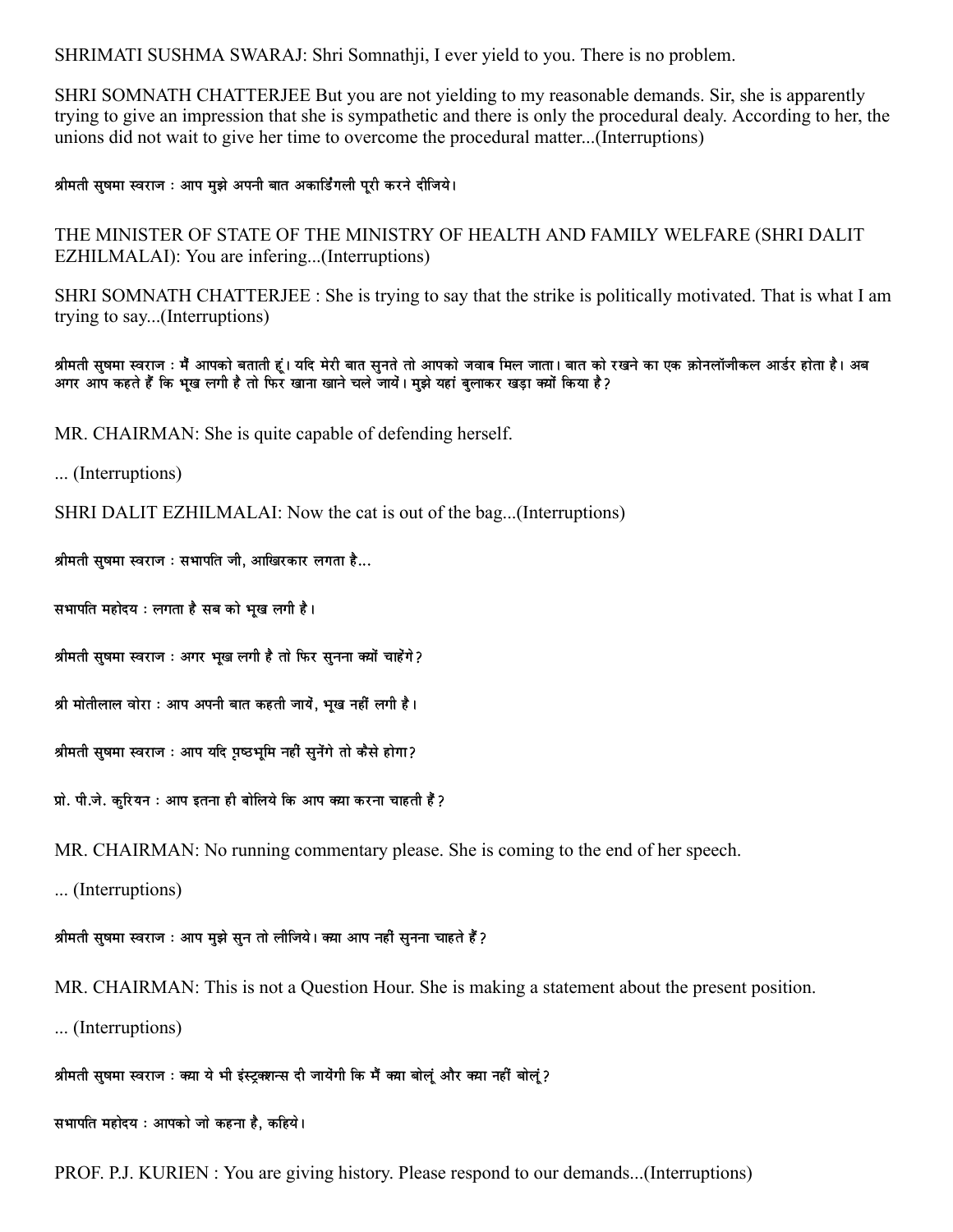MR. CHAIRMAN: Let her speak.

... (Interruptions)

PROF. P.J. KURIEN: Are you speaking relevant things? You respond to our demands...(Interruptions)

SHRIMATI SUSHMA SWARAJ: The whole history is relevant...(Interruptions)

PROF. P.J. KURIEN: I am not saying that it is irrelevant. But please respond to our demands...(Interruptions)

SHRIMATI SUSHMA SWARAJ: You listen to relevant things...(Interruptions)

श्री सुदीप बंदोपाध्याय (कलकत्ता उत्तर-पश्चिम) : प्रकाश कारत का नाम आ गया तो गुस्सा हो गये।

 $(Interruptions)*$ 

MR. CHAIRMAN: All those comments will be expunged.

... (Interruptions)

\*Not Recorded.

श्रीमती सुषमा स्वराजः मैं कोई इररेलेवेंट हिस्ट्री का बखान नहीं कर रही हूं। मैं तो यह कह रही थी कि मेरा जो पहला वाक्य था कि हमारी ढिलाई, लापरवाही और उदासीनता के कारण हडताल नहीं की गई जिसे मैं सब्सटैंशिएट कर रही हूं। मेरा अधिकार बनता है कि मैं सब्सटैंशिएट करूं। मैं आपको बताना चाहती हूं कि ९ तारीख तो हडताल हो गई। मैंने उसी दिन ३.०० बजे युनियन्स को बुलाया...

श्रीमती सुर्यकांता पाटील (हिंगोली) : आप वापस उसी पाइंट पर आ गईं।

श्रीमती सुषमा स्वराजः कहां से उस पाइंट पर आ गई? ९ तारीख की बात तो कही नहीं थी। अगर आप अपने मन की बात सनना चाहेंगे तो मुझे बलाने पर जो फैक्टस हैं, वे सुनिये। सुनना है तो सुनिये और अगर भुख लगी है तो सदन को एडजर्न कराइये। ये दोनों चीज़ें एक साथ नहीं चल सकती। आप तो यहां पर ८-१० लोग बोलेंगे। मंत्री को यहां बलायेंगे। बयान देने के लिये खड़े होंगे तो सनेंगे नहीं।

सभापति महोदय : इस हाउस की यही तो मुश्किल है।

श्रीमती सुर्यकांता पाटील : सभापति महोदय, सदस्यों के साथ इस तरह के व्यवहार का कोई तरीका नहीं है।

MR. CHAIRMAN: She was in the other House. The House wanted her to make a statement. She came. She should be heard.

... (Interruptions)

MR. CHAIRMAN: She will not yield. That is not fair.

... (Interruptions)

SHRI BASU DEB ACHARIA (BANKURA): This shows how arrogant she is! ...(Interruptions)

MR. CHAIRMAN: No running commentary please.

... (Interruptions)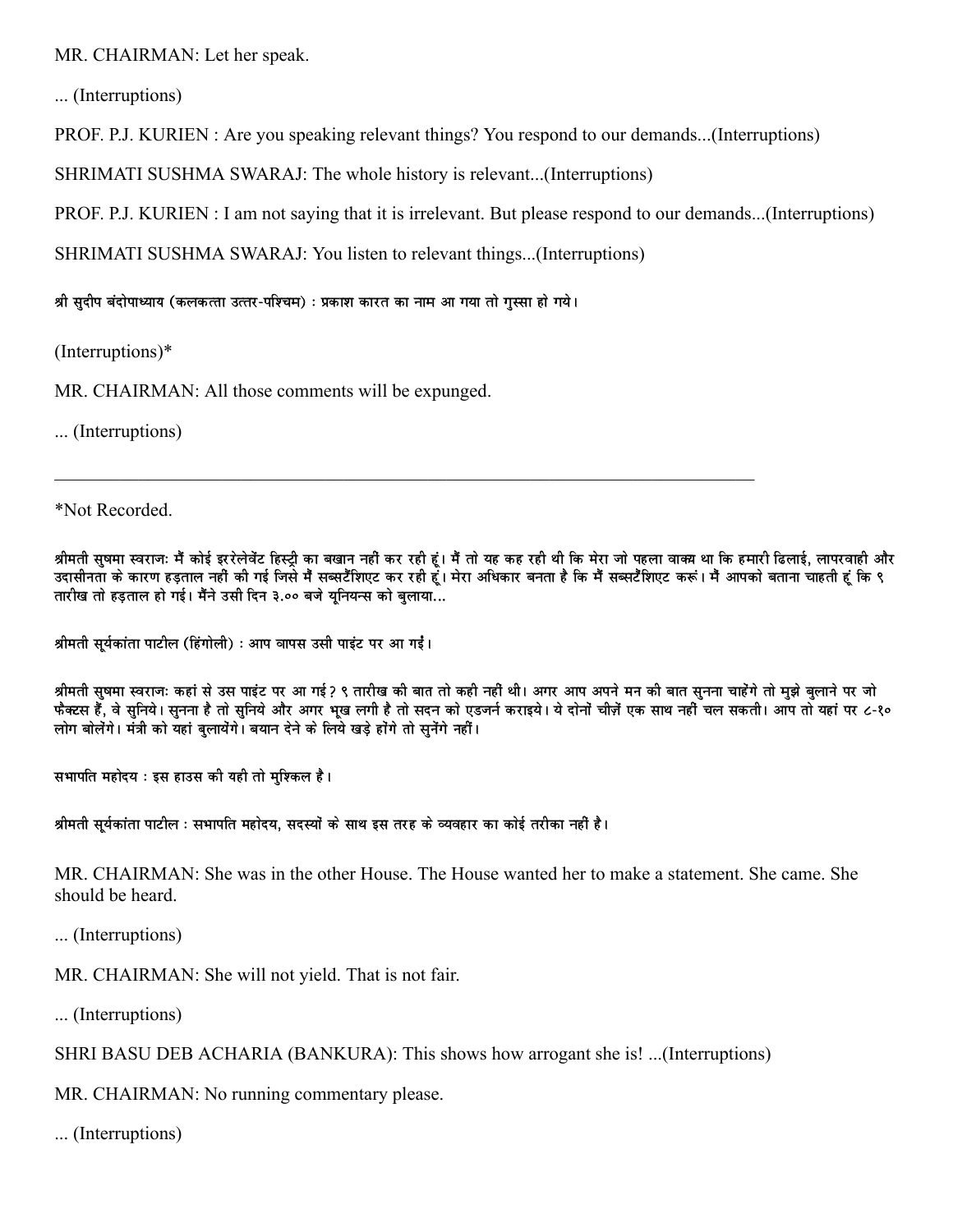श्रीमती सर्यकांता पाटील : क्या यह संसद सदस्यों के साथ बात करने का तरीका है ?

... (व्यवधान)

MR. CHAIRMAN : Do you not want to hear her?

... (Interruptions)

MR. CHAIRMAN: Then why do you object to her speaking?

SHRI N.K. PREMCHANDRAN (QUILON): Sir, how can she say that 'if you want to listen you listen otherwise go out?'... (Interruptions)

श्री कांतिलाल भरिया (झाबुआ) : आप मंत्री महोदय से कहें कि माफी मांगें। ... (व्यवधान)

MR. CHAIRMAN: Madam, please resume your seat. I am on my legs.

... (Interruptions)

SHRI N.K. PREMCHANDRAN : Sir, we are here to participate in the discussion... (Interruptions)

MR. CHAIRMAN: Shri Premchandran, this is not the way. Please be seated.

... (Interruptions)

MR. CHAIRMAN: Shri Radhakrishnan, please hear her.

... (Interruptions)

श्री मोतीलाल वोरा : सभापति जी, विमेन्स बिल पर झगड़ा हो गया इसलिए सारा गुस्सा यहां उतार रही हैं।

```
... (व्यवधान)
```
MR. CHAIRMAN: Shri Vaiko, please be seated.

... (Interruptions)

श्रीमती सुषमा स्वराज : सभापति जी, यह बहुत गलत बात है। उधर से कोई भी कमेण्ट आए तो वह कमेण्ट नहीं है?

... (व्यवधान)

सभापति महोदय: आप लोग इतने इमपेशॆण्ट हैं?

... (व्यवधान)

श्रीमती सुषमा स्वराज : आप कह रहे हैं कि भूख लग रही है। हम कहते हैं तो क्या हो गया?

... (व्यवधान)

MR. CHAIRMAN: If you have the right to speak, she also has got the right to speak as a Minister.

... (Interruptions)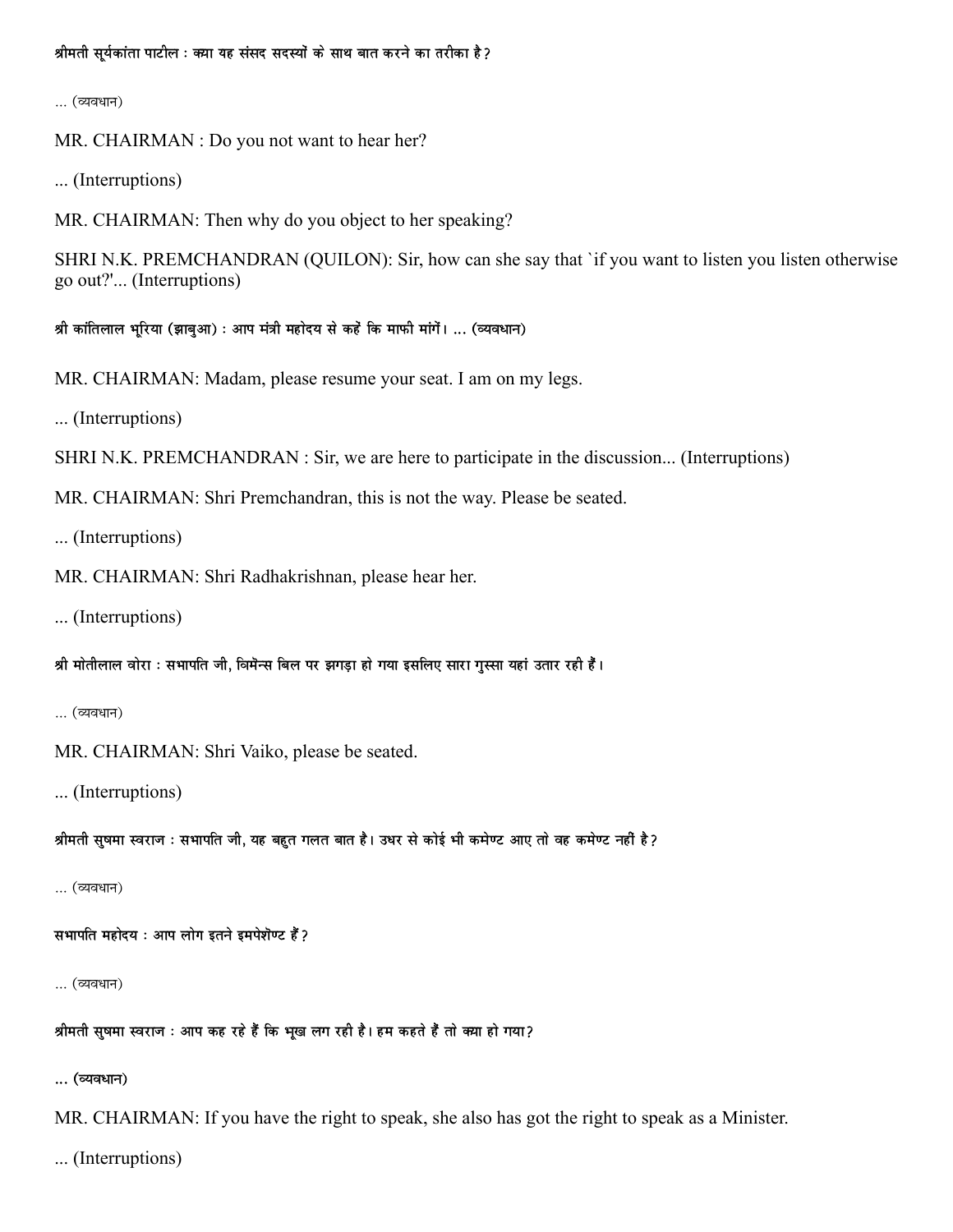## SHRI TARIT BARAN TOPDAR (BARRACKPORE): Sir, the Minister is provoking unlike a Minister... (Interruptions)

सभापति महोदय: गीता जी, आप बैठिये।

... (Interruptions)

MR. CHAIRMAN: Like every Member, the Minister has also got the right to speak as long as it is not unparliamentary.

... (Interruptions)

SHRI TARIT BARAN TOPDAR : Let her confine to the subject... (Interruptions)

SHRI SOMNATH CHATTERJEE : Let us hear her... (Interruptions)

MR. CHAIRMAN: If you do not want to listen to her, we will end up the discussion.

... (Interruptions)

MR. CHAIRMAN: Yes, Shrimati Sushma Swaraj, please continue.

श्रीमती सुषमा स्वराज : सभापति जी, मैं कह रही थी कि ९ तारीख को जब स्ट्राइक हो गई, उस दिन भी

... (व्यवधान)

```
अगर नहीं सुनना तो फिर यही कहेंगे।
```
... (व्यवधान)

MR. CHAIRMAN: If you are not interested, we will adjourn the House and go for lunch.

... (Interruptions)

श्रीमती सुषमा स्वराज : ठीक है। आप ऐडजर्न कर दीजिए।

MR. CHAIRMAN: No, no. We can do that if they do not want to hear.

श्री मुलायम सिंह यादव (सम्भल) : हम तो चुपचाप सुन रहे हैं। जो नहीं सुन रहे हैं उनसे कहिये।

... (व्यवधान)

MR. CHAIRMAN: Order, please. Yes, Madam.

श्रीमती सुषमा स्वराज : सभापति जी, मैं कह रही थी कि ९ तारीख को स्ट्राइक के पहले ही दिन फिर तीन बजे मैंने यूनियन्स को बुलाया और कहा कि

... (व्यवधान)

क्यों बोलूं? सुनना चाहेंगे तो बोलूंगी, नहीं तो क्या ऐसे ही बोलूं?... (

Interruptions)

MR. CHAIRMAN: The House stands adjourned to meet again at 2.30 p.m.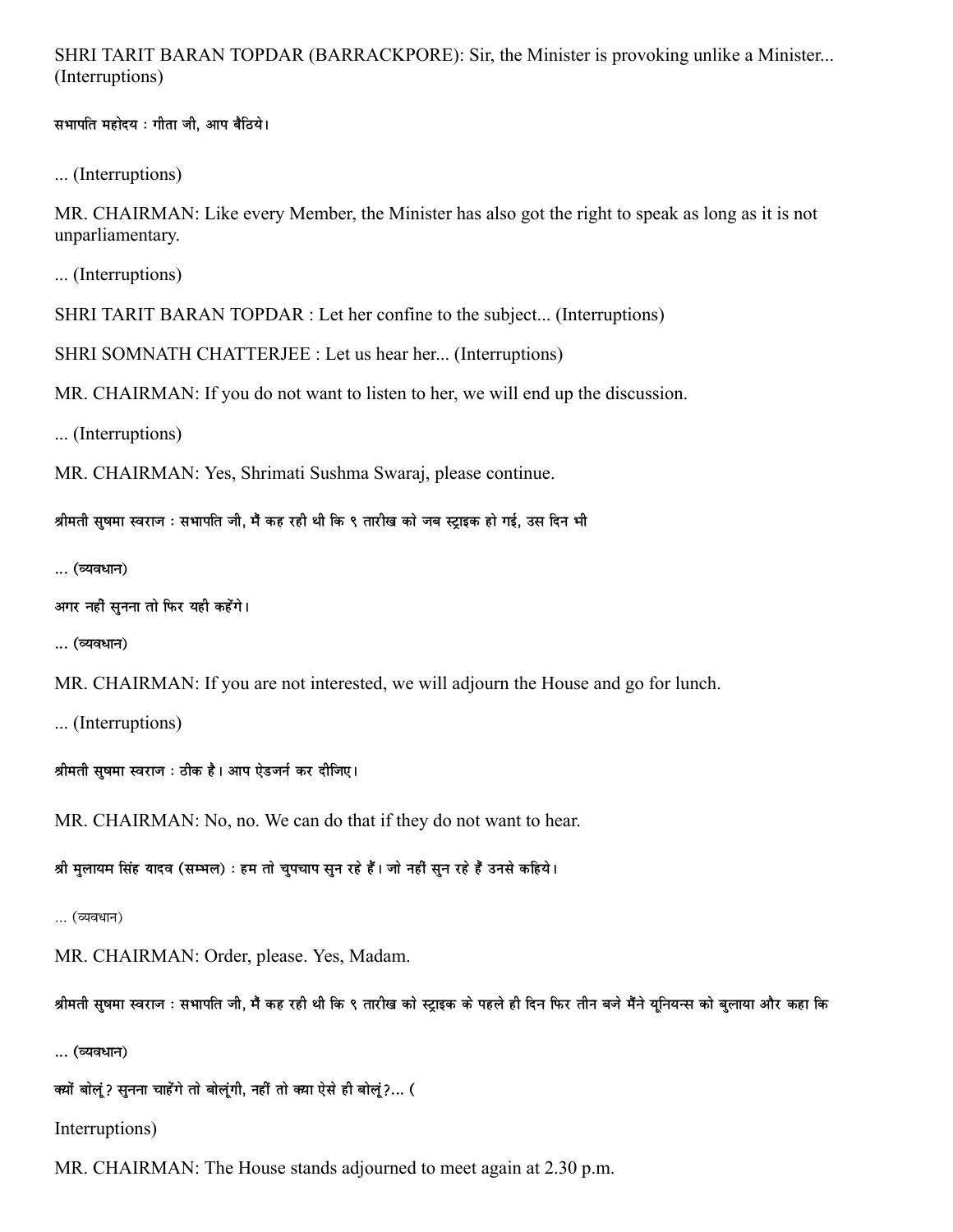## 13.25 hrs

The Lok Sabha then adjourned till thirty minutes

past Fourteen of the Clock.

14.33 hrs

The Lok Sabha re-assembled at thirty-three minutes

past Fourteen of the Clock.

(Shri Beni Prasad Verma in the Chair)

SHRI BASU DEB ACHARIA (BANKURA): You are a former Communications Minister, Sir.

SHRI SOMNATH CHATTERJEE (BOLPUR): Just before the recess, the hon. Minister for Communications was making a statement. So far as I have understood it, her statement was not completed. Some questions were raised. She somewhat expressed her annoyance. But now I do not find her here. What has happened to her statement? Will that remain incomplete? Is it the way to treat the House?

संसदीय कार्य मंत्री तथा पर्यटन मंत्री (श्री मदन लाल खुराना): सभापति जी, हाउस का पुरा मान-सम्मान है। उस समय किस परिस्थिति में सभापति जी ने हाउस एडजर्न किया।

आप लोग जीरो ऑवर में मंत्री जी को सुनने के लिए तैयार नहीं थे, उनको बार-बार टोक रहे थे

... (व्यवधान)

मैं मंत्री जी को बुला देता हूं।

... (व्यवधान)

SHRI SOMNATH CHATTERJEE (BOLPUR): ... (Interruptions) This is how the House is being treated. ... (Interruptions)

सभापति महोदय : मंत्री जी उत्तर दे रहे हैं आपको धैर्यपूर्वक उनको सुनना चाहिए।

… (व्यवधान)

श्री मदन लाल खुरानाः आप मेरी बात तो सुन लीजिए।

... (व्यवधान)

MR. CHAIRMAN: The hon. Minister is replying.

... (Interruptions)

SHRI BASU DEB ACHARIA : Sir, no business other than the statement by the hon. Minister of Communications can be taken up now.

… (व्यवधान)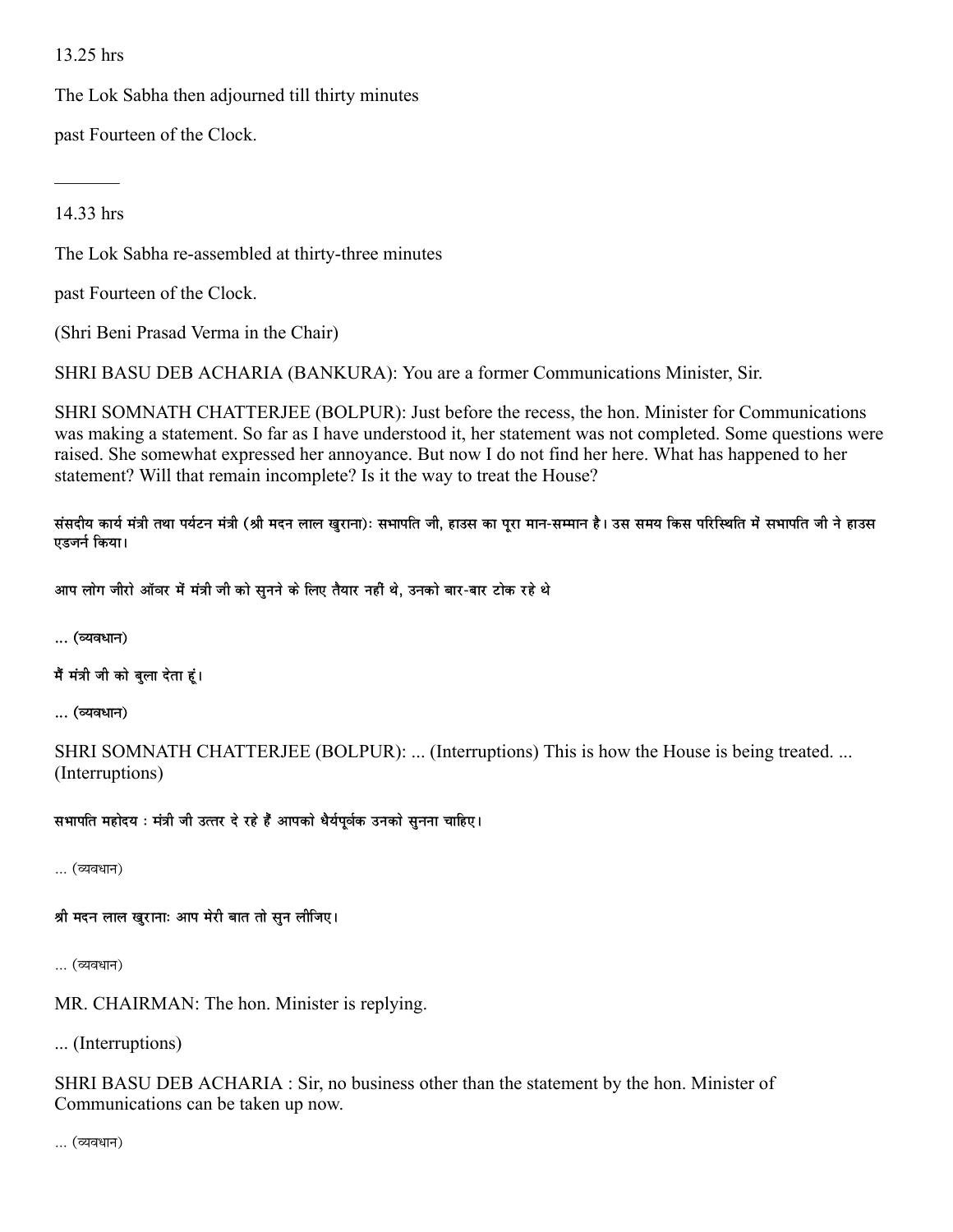सभापति महोदय : जब मंत्री जी बोल रहे हैं, तो पहले आप उनकी सुन लीजिए। ... (व्यवधान)

SHRI SOMNATH CHATTERJEE : The statement began by the gracious, charming Sushmaji cannot be continued by Shri Khurana.

सभापति महोदय : मंत्री जी उत्तर देने के लिए खड़े हुए हैं, आपको उन्हें सुनना चाहिए।

SHRI SOMNATH CHATTERJEE : Is this the way the Government should treat this House? She began making her statement and there might have been some interjections. (Interruptions)

श्री मदन लाल खुरानाः सभापति महोदय, उस समय जीरो आवर में चंकि माननीय सांसद उनकी बात नहीं सुनना चाहते थे इसलिए स्पीकर साहब ने जीरो आवर में हाउस एडजर्न कर दिया।

... (व्यवधान)

SHRI BASU DEB ACHARIA (BANKURA): The House should not be treated like this. You adjourn the House till the Minister of Communications comes here.

सभापति महोदय : कृपया सभी माननीय सदस्य बैठ जाएं। मंत्री जी आ गई हैं।

SHRI A.C. JOS (MUKUNDAPURAM): We are anxiously waiting for you.

THE MINISTER OF INFORMATION AND BROADCASTING AND MINISTER OF COMMUNICATIONS (SHRIMATI SUSHMA SWARAJ): I am very happy that hon. Members are anxiously waiting for me. It is a privilege for me to speak before you.

श्री सोमनाथ चटर्जी : मंत्री जी अच्छी-अच्छी बात बोलिएगा।

श्रीमती सुषमा स्वराजः सोमनाथ जी, मैं तो गलत बात करती ही नहीं हूं। यह अलग बात हो कि आप उसे गलत समझ लें। मैं हड़ताल की परिस्थिति बता रही थी और इस बात पर बल देने के लिए बता रही थी कि हम लोगों ने इस हड़ताल को टालने में और मसले का समाधान करने में कोई कसर नहीं छोडी। युनियन के नेताओं से. राजनीतिक नेताओं से बात करके और मसले के समाधान की दिशा में बढकर. यानी तीनों तरह से यह प्रयास किया. लेकिन मझे दख है कि मसले का .<br>समाधान नहीं हुआ। मैं 'दुख' शब्द का प्रयोग कर रही हूं क्योंकि हमारे वामपन्थी साथियों ने बजाय सहयोग करने के १० तारीख को पोलित ब्यरो की तरफ से इस हडताल को समर्थन देकर राजनीतिक रंग देने का प्रयास किया है। … (व्यवधान)

श्री बसुदेव आचार्य : हड़ताल को समर्थन देने से हमने किस तरह राजनीतिक रंग दिया बताएं? क्या हडताल को समर्थन देना राजनीतिक रंग देना होता है।

श्रीमती सुषमा स्वराजः राजनीतिक रंग देना क्यों होता है, यह मैं आपको बताती हूं। हड़ताल को समर्थन देना इसलिए राजनीतिक रंग होता है कि कहीं न कहीं यह संकेत जाए कि सरकार नहीं कर रही है, हम लोग दबाव डालकर, प्रैशराइज कर के करवा रहे हैं और यह संकेत न सच है और न सही है क्योंकि आप जानते हैं कि अप्रेल १९९७ में जस्टिस तलवार कमेटी की सिफारिश आ गई थीं। नवंबर, १९९७ तक युनाइटेड फ्रंट की सरकार रही। उस समय जो संचार मंत्री थे, वे आज यहां पीठासीन अधिकारी हैं।

सभापति महोदय : हमने रिक्मेंड कर के भेज दिया था।

श्रीमती सुषमा स्वराजः मैं वही बता रही हूं कि जब सरकार गिरने लगी तो डाफ्ट नोट बनने लगा। आज आप कह रहे हैं कि १०० दिन पहले क्यों नहीं आया.

... (व्यवधान)

श्री बसुदेव आचार्य : १०० दिन नहीं, अब तो १०९ दिन हो गए।

श्रीमती सषमा स्वराज: चलिए १०९ दिन मान लीजिए और ज्यादा मान लीजिए। अप्रेल और सितंबर के बीच में तो १०० दिन से ज्यादा समय होता है।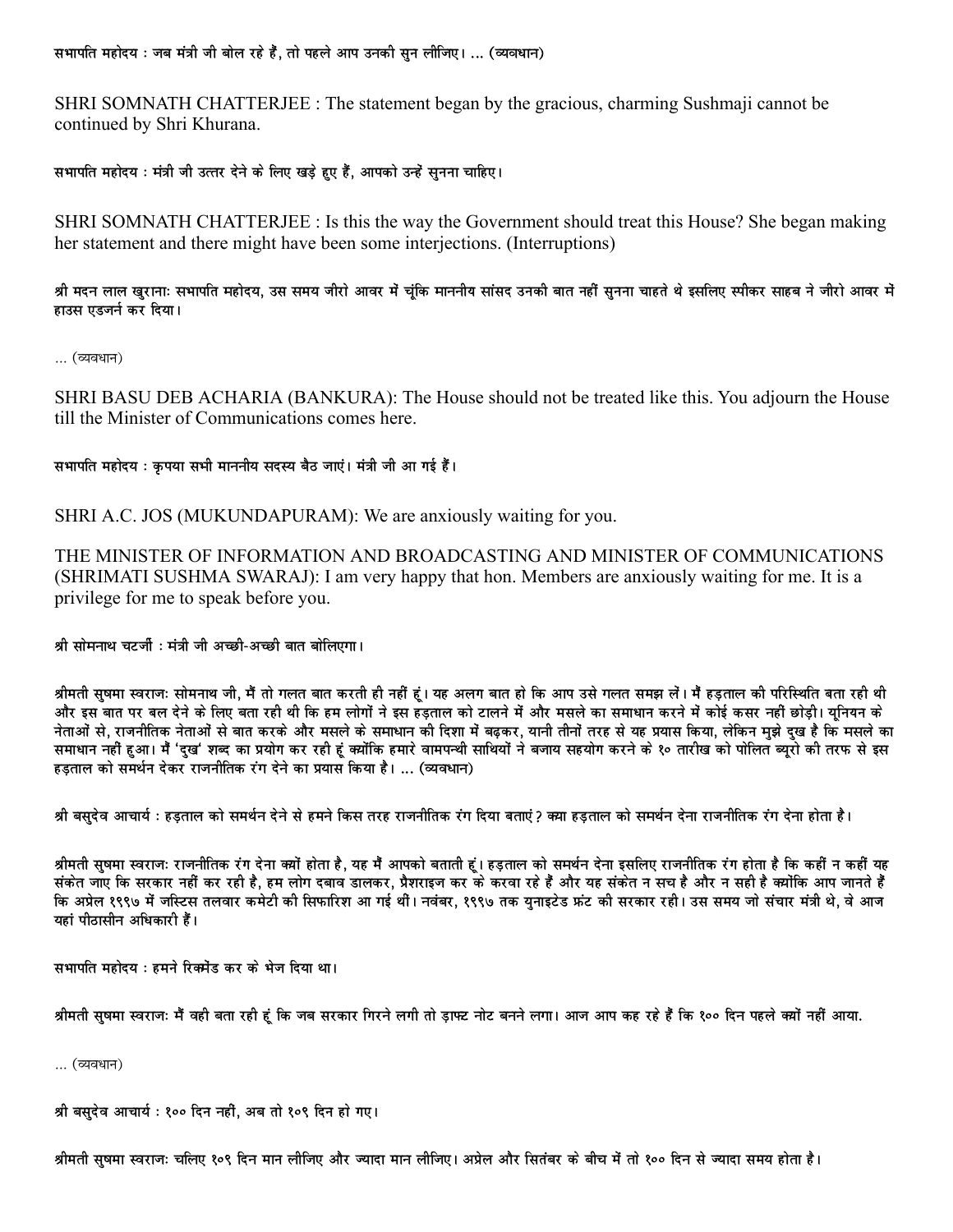श्री बसुदेव आचार्य : यह मंत्रालय आपके पास रहने वाला नहीं है। आप इसको जल्दी से जल्दी कर दीजिए। आपका नाम इतिहास में आ जाएगा।

श्रीमती सुषमा स्वराजः आपकी शुभेच्छाओं के लिए शुक्रिया। मैं यह कह रही हूं कि अपैल से नवंबर तक १०० दिन से दुगना समय होता है। मैंने २१ अप्रेल को इसे शुरू भी कर दिया। बजाय मुझसे यह पूछने के कि हम क्या कर रहे हैं आप इस प्रकार बीच में व्यवधान डाल रहे हैं। जहां तक करने का सवाल है, मैं बताना चाहती हूं कि डाक सचिव के स्तर पर बात चल रही है।

उधर कंटीजेंसी प्लान इसके लिए भी बन रहे हैं कि जनता को कम से कम असुविधा हो। लेकिन मैं चाहूंगी कि अगर वाकई ही हम इस समाधान के अंदर मन से लगे हुए हैं और चाहते हैं कि वह हो, आज सारे सदन के लोग, हर तरफ के लोग चाहते हैं कि यह समाधान हो, खासकर ई.डी. की दुर्दशा का समाधान हो, तो आप लोग संसद से अपील करिये कि कर्मचारी हडताल वापिस करें।

... (व्यवधान)

```
आप मेरे साथ बैठिये। मैं ऑफर कर रही हूं।
```
... (व्यवधान)

सभापति जी, आप पीठासीन हैं। आप पूर्व संचार मंत्री हैं। यहां तमाम ऐसे लोग बैठे हैं जो कभी न कभी सरकार में रहे हैं या सरकार को समर्थन देते रहे हैं जिन्हें गवनैस के बारे में मालम है। आपने कहा था कि आपने कोई डाफ्ट कैबिनेट नोट बनाया था।

```
... (व्यवधान)
```

```
यानी तलवार कमेटी की पुरी सिफारिशें आपने देखी हैं।
```

```
... (व्यवधान)
```
सभापति महोदय आपने देखा होगा।

श्रीमती सुषमा स्वराजः मैं इसलिए कह रही हूं।

... (व्यवधान)

```
मैं कब मना करती हूं।
```

```
... (व्यवधान)
```

```
आप तय करिये कि कौन-कौन मेरे साथ बैठेगा।
```

```
... (व्यवधान)
```
श्री बसुदेव आचार्य : उनके समय भी हड़ताल हुई थी।

```
... (व्यवधान)
```
हड़ताल चलते समय उन्होंने एग्रीमैंट किया था और हड़ताल खत्म हुई थी। ... (व्यवधान)

श्रीमती सुषमा स्वराजः बासुदेव जी, जब मैं ऑफर कर रही हूं तो आप बात कर रहे हैं।

... (व्यवधान)

बजाए लम्बी और विस्तृत बात के, आप करिये अभी हल निकलेगा। … (व्यवधान) जनता के कष्ट को देखते हुए आप संसद से अपील करिये।

... (व्यवधान)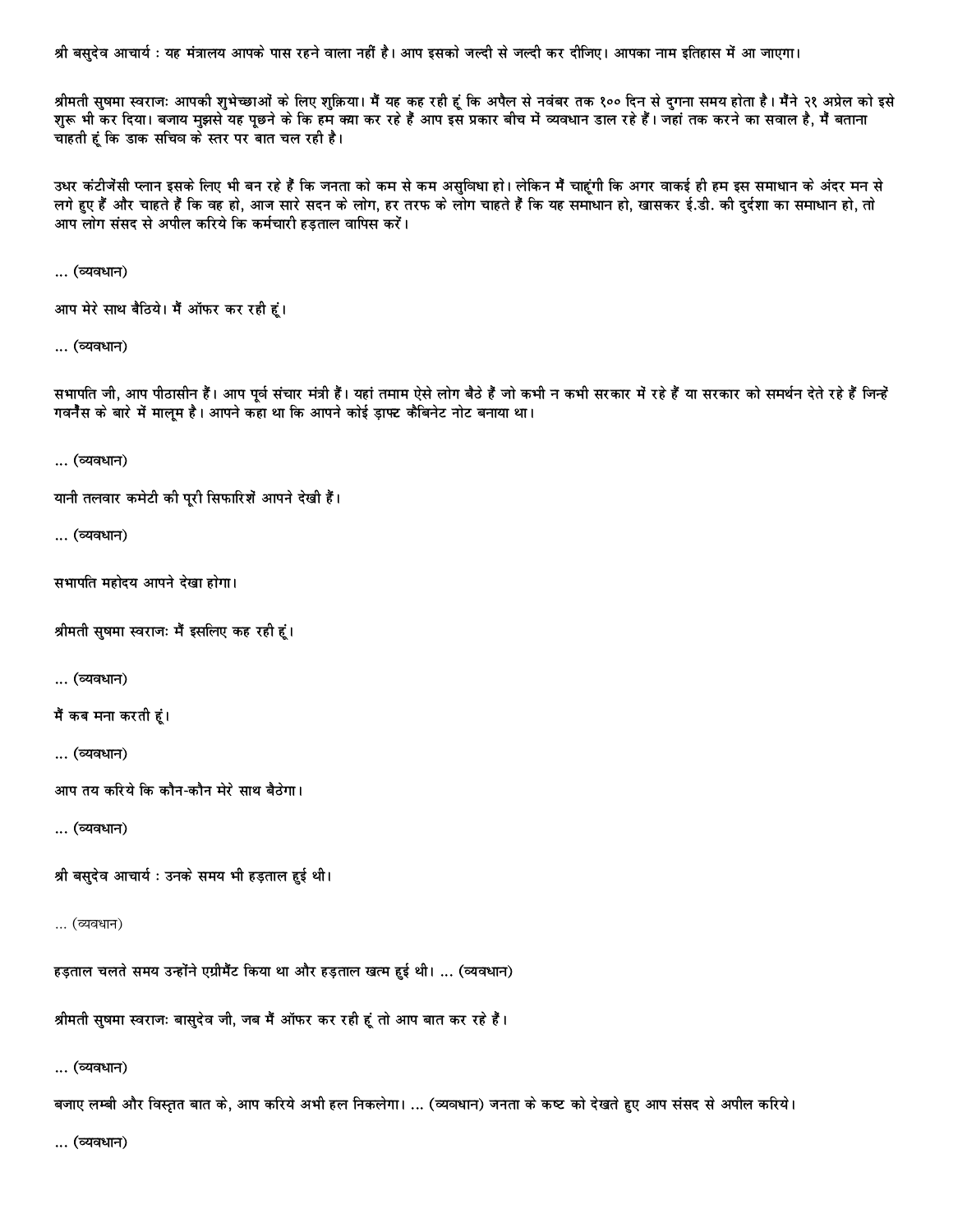श्री बसुदेव आचार्य : हम आपको अपील कर रहे हैं।

... (व्यवधान)

सरकार से अपील कर रहे हैं लेकिन आप सन नहीं रही हैं।

... (व्यवधान)

श्रीमती सुषमा स्वराजः मैं आपको अपील कर रही हूं।

... (व्यवधान)

मेरी ऑफर है।

PROF. P.J. KURIEN (MAVELIKARA): You are in the Government. We are not in the Government.

श्री बसुदेव आचार्य : हम सरकार से अपील कर रहे हैं।

... (व्यवधान)

हमारी अपील का क्या हुआ?

... (व्यवधान)

श्रीमती सुषमा स्वराजः मैं बता तो रही हूं।

... (व्यवधान)

आपकी अपील पर मेरी यह ऑफर है कि आप मेरे साथ बैठिये। मसले का हल निकालने के लिए आप मेरे साथ बैठिये।

... (व्यवधान)

आप तमाम लोग हडताल के कन्टेंट भी जानते हैं और ई.डी. का दर्द भी जानते हैं। दोनों चीजों का एक समन्वय था। आप सब लोग सरकार में रहे हैं इसलिये आप मेरे साथ बैठिये।

... (व्यवधान)

मैं बैठने को तैयार हूं, हल करने के लिए तैयार हूं लेकिन आप अभी यहां से अपील करिये कि जनता को जो कष्ट हो रहा है, उसके चलते आप हडताल वापिस लें और संचार मंत्री के साथ बैठकर कोई हल निकालें।

SHRI SOMNATH CHATTERJEE : Sir, this is nothing but a politically motivated reply by the Minister to a vital issue concerning the entire nation. ... (Interruptions) I am sorry to say that the Government's attitude is totally politically motivated. She has declared a war on the workers. We cannot accept this statement. ... (Interruptions) We demand that the Government should start the dialogue and find out a solution. ... (Interruptions) Her intransigence is politically motivated. We charge that it is a politically motivated reply. ... (Interruptions) She found a political motive behind the agitation of the workers. We charge that her statement is politically motivated. We charge that her intransigence is politically motivated. We wish to record our protest and we are walking out of this House. ... (Interruptions)

14.43 hrs

(At this stage, Shri Somnath Chatterjee and some other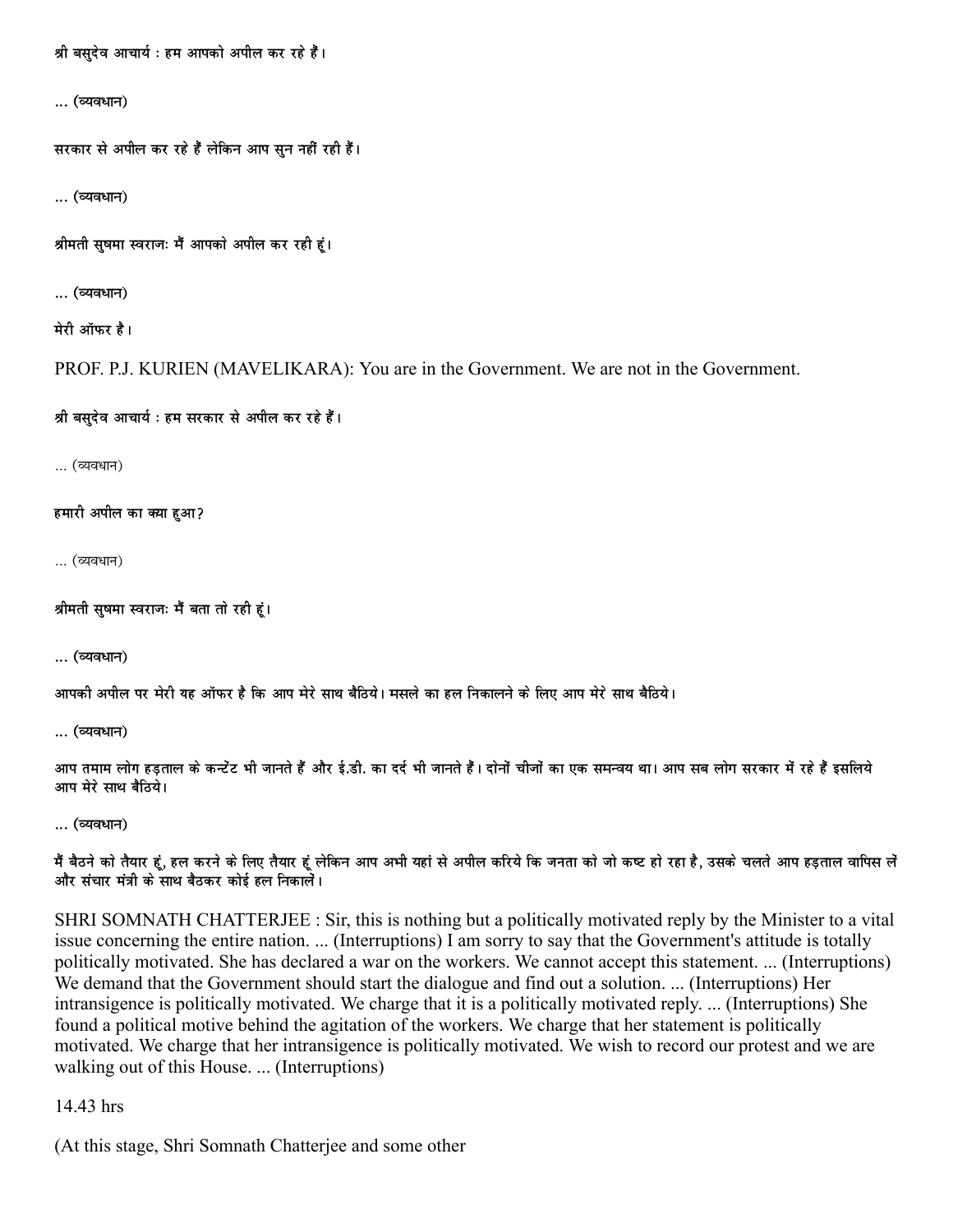hon. Members left the House.)

... (Interruptions)

PROF. P.J. KURIEN: Sir, the attitude of the Government is very callous. ... (Interruptions) The Government's attitude is anti-working class. ... (Interruptions) We protest against this and we are also walking out of the House. ... (Interruptions)

14.43 hrs

(At this stage, Shri P.J. Kurien and some other

hon. Members left the House.)

... (Interruptions)

SHRI PRAMOTHES MUKHERJEE (BERHAMPORE) (WB): Sir, in protest against the attitude of the Government, we are also walking out of the House.

... (Interruptions)

14.44 hrs

(At this stage, Shri Pramothes Mukherjee and some other

hon. Members left the House.)

 $">$ 

श्री मोहन सिंह (देवरिया): सभापति जी. यह सरकार जनता के साथ

... (व्यवधान)

सरकार के निकम्मेपन की वजह से डाक कर्मचारियों के साथ कोई बातचीत नहीं हो पाई। उनकी जायज मांगों को यह सरकार स्वीकार करने में विफल है। आज भी मंत्री जी ने अपने जवाब में कोई ठोस सझाव नहीं दिया कि यह सरकार डाक कर्मचारियों के साथ बातचीत करने के लिए क्या प्रस्ताव रखती है।

... (व्यवधान)

इसलिए जानबुझकर पूरे देश को एक खास परिस्थिति में परेशानी में डाल रखा है।

... (व्यवधान)

सरकार की स्थिति के विरोध में हम और हमारा दल संसद से बहिर्गमन करता है।

14.44 hrs.

एक सदस्य होने की स्थिति में 'तथा कुछ अन्य माननीय सदस्यों' मिटाएं।

(At this stage, Shri Mohan Singh and some other hon. Members left the House.)

श्री रघुवंश प्रसाद सिंह (वैशाली): सभापति जी, सरकार की अक्षमता के विरोध में हम भी वाकआउट करते हैं।

14.45 hrs.